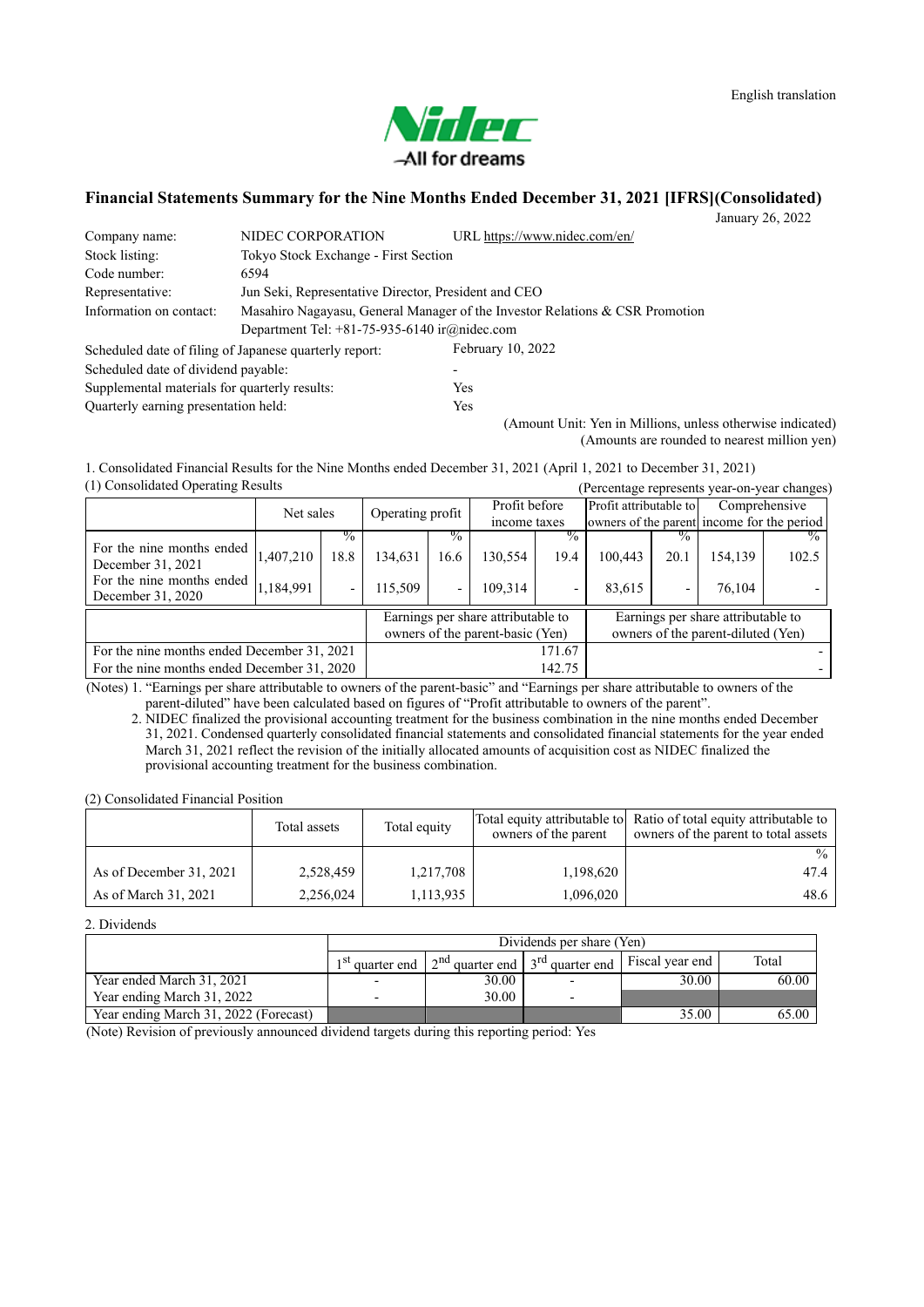3. Forecast of Consolidated Financial Performance for the Year ending March 31, 2022 (April 1, 2021 to March 31, 2022)

|                 |           |               |                  |               |                               |               |                                                |               | (Percentage represents year-on-year changes)                        |
|-----------------|-----------|---------------|------------------|---------------|-------------------------------|---------------|------------------------------------------------|---------------|---------------------------------------------------------------------|
|                 | Net sales |               | Operating profit |               | Profit before<br>income taxes |               | Profit attributable to<br>owners of the parent |               | Earnings per share<br>attributable to owners<br>of the parent-basic |
|                 |           | $\frac{0}{0}$ |                  | $\frac{0}{0}$ |                               | $\frac{0}{0}$ |                                                | $\frac{0}{0}$ | (Yen)                                                               |
| Fiscal year end | ,800,000  | 11.2          | 190.000          | 18.8          | 185,000                       | 21.0          | 148.000                                        | 21.4          | 252.68                                                              |

(Note) Revision of the previously announced financial performance forecast during this reporting period: None

## **Notes**

resulting in the change in scope of consolidation) : None (1) Changes in Significant Subsidiaries during This Period (changes in "specified subsidiaries" (*tokutei kogaisha*)

(2) Changes in Accounting Policies and Changes in Accounting Estimates:

|  |  |  | 1. Changes in accounting policies required by IFRS | : None |
|--|--|--|----------------------------------------------------|--------|
|--|--|--|----------------------------------------------------|--------|

- 2. Changes in accounting policies due to other reasons : None
- 3. Changes in accounting estimates : None

(3) Number of Shares Issued (Ordinary Shares)

As of December 31, 2021: 596,284,468 As of March 31, 2021: 596,284,468 1. Number of shares issued at the end of the period (including treasury stock):

As of December 31, 2021: 11,752,606 As of March 31, 2021: 10,552,192 2. Number of treasury stock at the end of the period:

For the nine months ended December 31, 2021: 585,111,113 For the nine months ended December 31, 2020: 585,733,349 3. Weighted-average number of shares outstanding during the period:

\*This quarterly report is not subject to quarterly review procedures by certified public accountants or an auditing firm. \*Explanation for appropriate use of forecast and other notes

Forward-looking statements, such as forecast of consolidated financial performance, stated in this document are based on information currently possessed by NIDEC or certain assumptions that NIDEC has deemed as rational. NIDEC cannot make any assurances that the contents mentioned in these forward-looking statements will ever materialize. Actual financial performance could be significantly different from NIDEC's expectations as a result of various factors. For the assumptions used and other notes, please refer to "1. Overview of Operating Results, Etc. (3). Explanation Regarding Future Forecast Information of Consolidated Financial Results" on page 12.

In this document, the terms "we", "us", "our" and "NIDEC" refer to Nidec Corporation and consolidated subsidiaries or, as the context may require, Nidec Corporation on a non-consolidated basis.

NIDEC finalized the provisional accounting treatment for the business combination in the nine months ended December 31, 2021. Condensed quarterly consolidated financial statements and consolidated financial statements for the year ended March 31, 2021 reflect the revision of the initially allocated amounts of acquisition cost as NIDEC finalized the provisional accounting treatment for the business combination.

Investor presentation materials relating to our financial results for the nine months ended December 31, 2021 are expected to be published on our corporate website on January 26, 2022.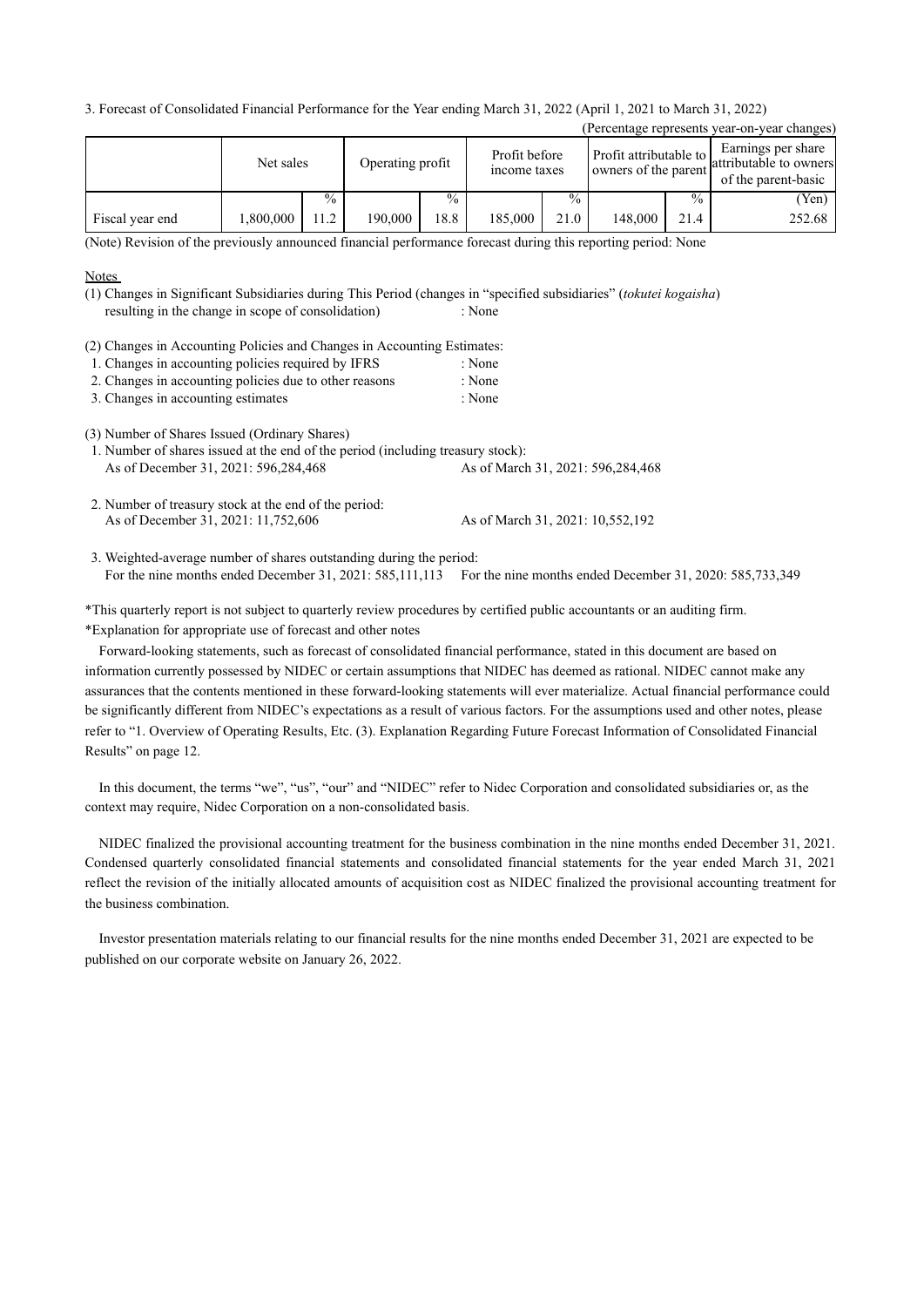# **1. Overview of Operating Results, Etc.**

## **(1) Overview of Operating Results for the Nine Months Ended December 31, 2021**

## **1. Overview of Business Environment for the Nine Months Ended December 31, 2021**

As of October 2021, the IMF forecasts global economic growth of 5.9% in 2021. In the environment surrounding NIDEC, risk factors such as a shortage of semiconductors, soaring raw material prices, and the spread of COVID-19 in emerging countries surfaced. In particular, the automotive division has yet to see a full-scale recovery in customer production volume from a declining trend, and the business environment remains challenging.

Under these circumstances, we have set a new medium-term strategic target for fiscal year 2025 (Vision2025) and aim to be a growing company that is strongly adapted to changes in the environment.

The outline is as follows.

## FY2021 to FY2022

- 1) Target for consolidated net sales : ¥2 trillion
- 2) Productivity improvement : To increase sales and profit per employee by 30%
- 3) ROIC (Return On Invested Capital) : over 10%
- 4) To be a top-rated ESG company

#### FY2023 to FY2025

- 1) Target for consolidated net sales : ¥4 trillion
- 2) Productivity improvement : To double sales and profit per employee
- 3) ROIC (Return On Invested Capital) : over 15%
- 4) To be a top-rated ESG company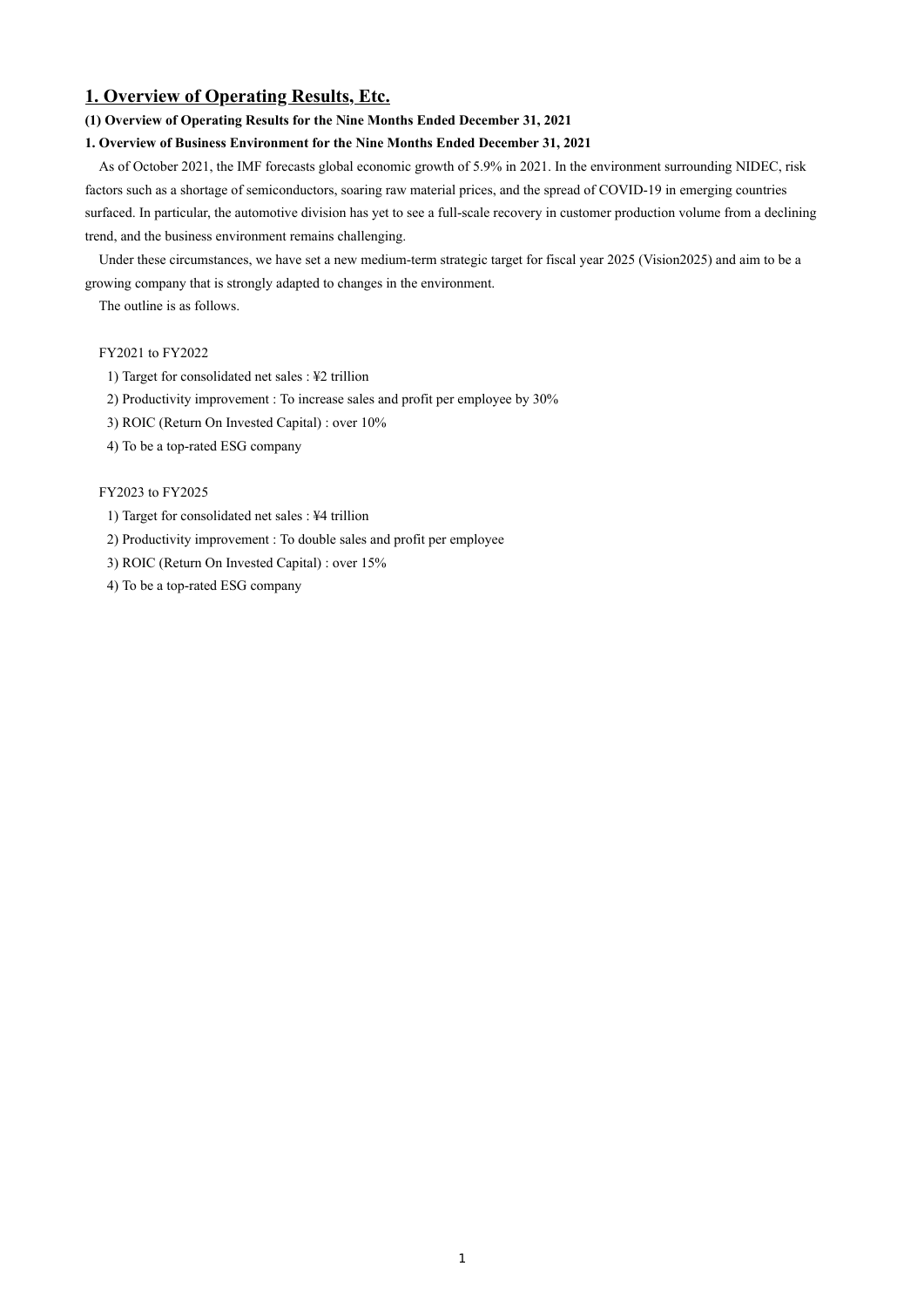#### **2. Consolidated Operating Results**

|                                                  |                                        |             |                          | (Yen in millions) |
|--------------------------------------------------|----------------------------------------|-------------|--------------------------|-------------------|
|                                                  | For the nine months ended December 31. | Increase or |                          |                   |
|                                                  | 2020                                   | 2021        | decrease                 | Ratio of change   |
| Net sales                                        | 1,184,991                              | 1,407,210   | 222,219                  | 18.8%             |
| Operating profit                                 | 115,509                                | 134,631     | 19,122                   | 16.6%             |
| Operating profit ratio                           | $9.7\%$                                | $9.6\%$     | $\overline{\phantom{0}}$ |                   |
| Profit before income taxes                       | 109,314                                | 130,554     | 21,240                   | 19.4%             |
| Profit for the period from continuing operations | 84,499                                 | 100,395     | 15,896                   | 18.8%             |
| Loss for the period from discontinued operations | (132)                                  | (232)       | (100)                    |                   |
| Profit attributable to owners of the parent      | 83,615                                 | 100,443     | 16,828                   | $20.1\%$          |

**Consolidated Operating Results for the Nine Months Ended December 31, 2021 ("this nine-month period"), Compared to the Nine Months Ended December 31, 2020 ("the same period of the previous year")**

Consolidated net sales from continuing operations increased 18.8% to ¥1,407,210 million for this nine-month period compared to the same period of the previous year. We renewed the highest record for nine-month period due to higher sales of compressors for home appliances, motors for air conditioners, and motors and gears for transportation robots in the U.S. and Europe.

Operating profit increased 16.6% to ¥134,631 million for this nine-month period compared to the same period of the previous year, and we renewed the highest record for nine-month period. This was mainly due to increased sales of appliance, commercial and industrial products in addition to thorough manufacturing cost improvement and fixed cost rationalization through WPR4 Project despite the negative effects by difficulties in procuring semiconductors and other electronic components among customers and a rise in raw materials costs.

Profit before income taxes increased 19.4% to ¥130,554 million compared to the same period of the previous year, and we renewed the highest record for nine-month period. Profit for the period from continuing operations increased 18.8% to ¥100,395 million compared to the same period of the previous year.

Profit attributable to owners of the parent increased 20.1% to ¥100,443 million for this nine-month period compared to the same period of the previous year due to a significant increase of profit for the period from continuing operations.

The average exchange rate between the Japanese yen and the U.S. dollar for this nine-month period was ¥111.10 to the U.S. dollar, which reflected an approximately 5% depreciation of the Japanese yen against the U.S. dollar, compared to the same period of the previous year. The average exchange rate between the Japanese yen and the Euro for this nine-month period was ¥130.62 to the Euro, which reflected an approximately 7% depreciation of the Japanese yen against the Euro, compared to the same period of the previous year. The fluctuations of the foreign currency exchange rates had positive effects on net sales by approximately ¥65,300 million and on operating profit by approximately ¥7,300 million for this nine-month period compared to the same period of the previous year.

NIDEC finalized the provisional accounting treatment for the business combination in the nine months ended December 31, 2021. Condensed quarterly consolidated financial statements for the nine months ended December 31, 2020 reflect the revision of the initially allocated amounts of acquisition cost as NIDEC finalized the provisional accounting treatment for the business combination.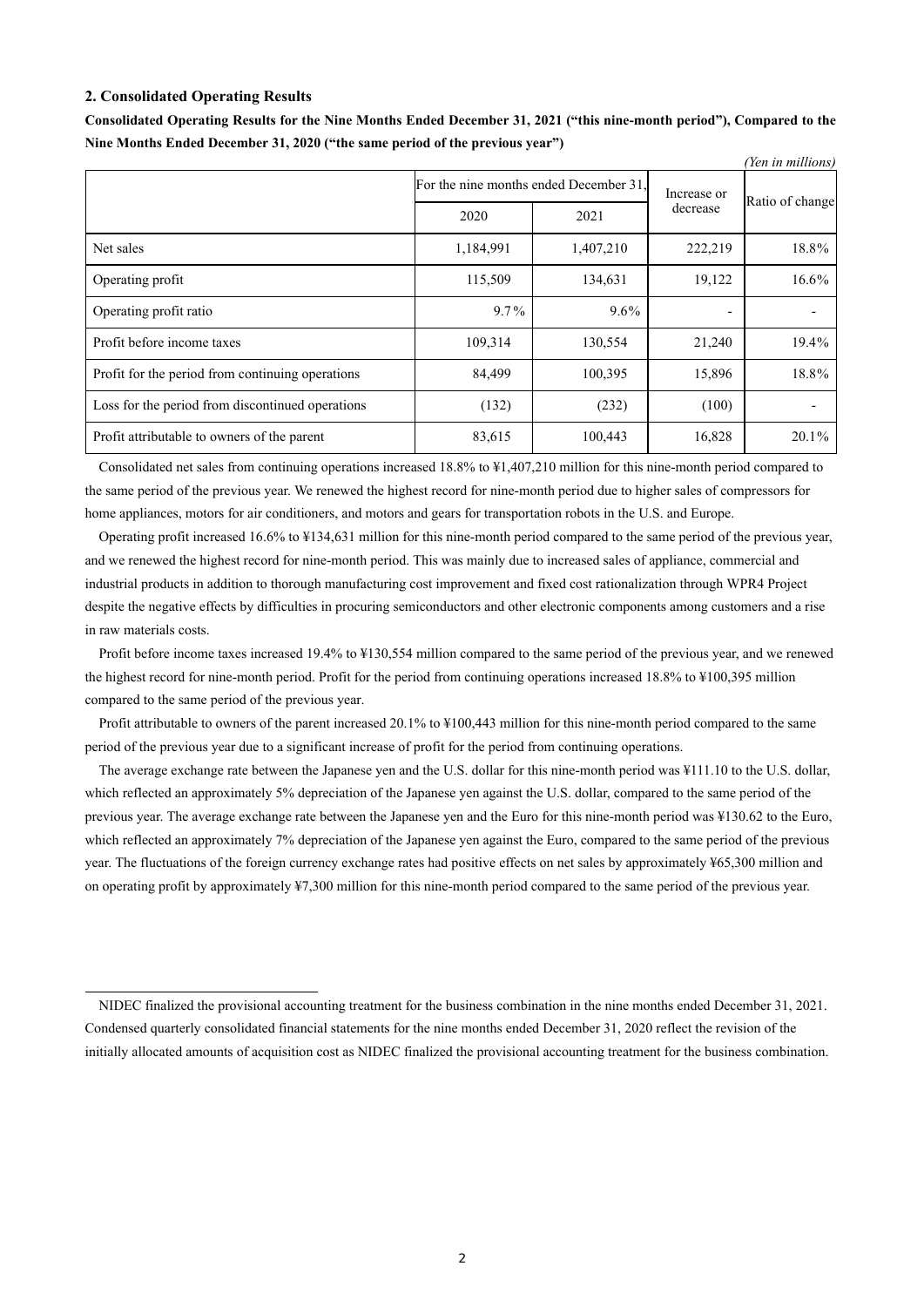#### **Operating Results by Product Category for This Nine-Month Period Compared to the Same Period of the Previous Year**

**Small precision motors**

|                                 |                                               |         |                                        |                      | ren in muttons) |
|---------------------------------|-----------------------------------------------|---------|----------------------------------------|----------------------|-----------------|
|                                 |                                               |         | For the nine months ended December 31, | Increase or decrease | Ratio of change |
|                                 |                                               | 2020    | 2021                                   |                      |                 |
| Net sales to external customers |                                               | 339,952 | 321,225                                | (18, 727)            | $(5.5)\%$       |
|                                 | Spindle motors for hard disk<br>drives (HDDs) | 116,417 | 76,859                                 | (39, 558)            | $(34.0)\%$      |
|                                 | Other small precision motors                  | 223,535 | 244,366                                | 20,831               | 9.3%            |
| Operating profit                |                                               | 51,220  | 37,126                                 | (14,094)             | $(27.5)\%$      |
| Operating profit ratio          |                                               | 15.1%   | $11.6\%$                               |                      |                 |

*(Yen in millions)*

Net sales of this category decreased 5.5% to ¥321,225 million for this nine-month period compared to the same period of the previous year. The fluctuations of the foreign currency exchange rates had a positive effect on net sales of this category by approximately ¥18,500 million for this nine-month period compared to the same period of the previous year.

Net sales of spindle motors for HDDs decreased 34.0% to ¥76,859 million for this nine-month period compared to the same period of the previous year due to a decrease in the number of units sold. On the other hand, net sales of other small precision motors increased 9.3% to ¥244,366 million for this nine-month period compared to the same period of the previous year by engaging in new demands one after another by launching a number of new products such as IT fan motors, high-efficiency motors for home appliances, and thermal solution products for game consoles and other products.

Operating profit of this category decreased 27.5% to ¥37,126 million for this nine-month period compared to the same period of the previous year despite thorough cost improvements, such as in-house production of parts. This was mainly due to the decrease in sales.

The fluctuations of the foreign currency exchange rates had a positive effect on operating profit of this category by approximately ¥5,300 million for this nine-month period compared to the same period of the previous year.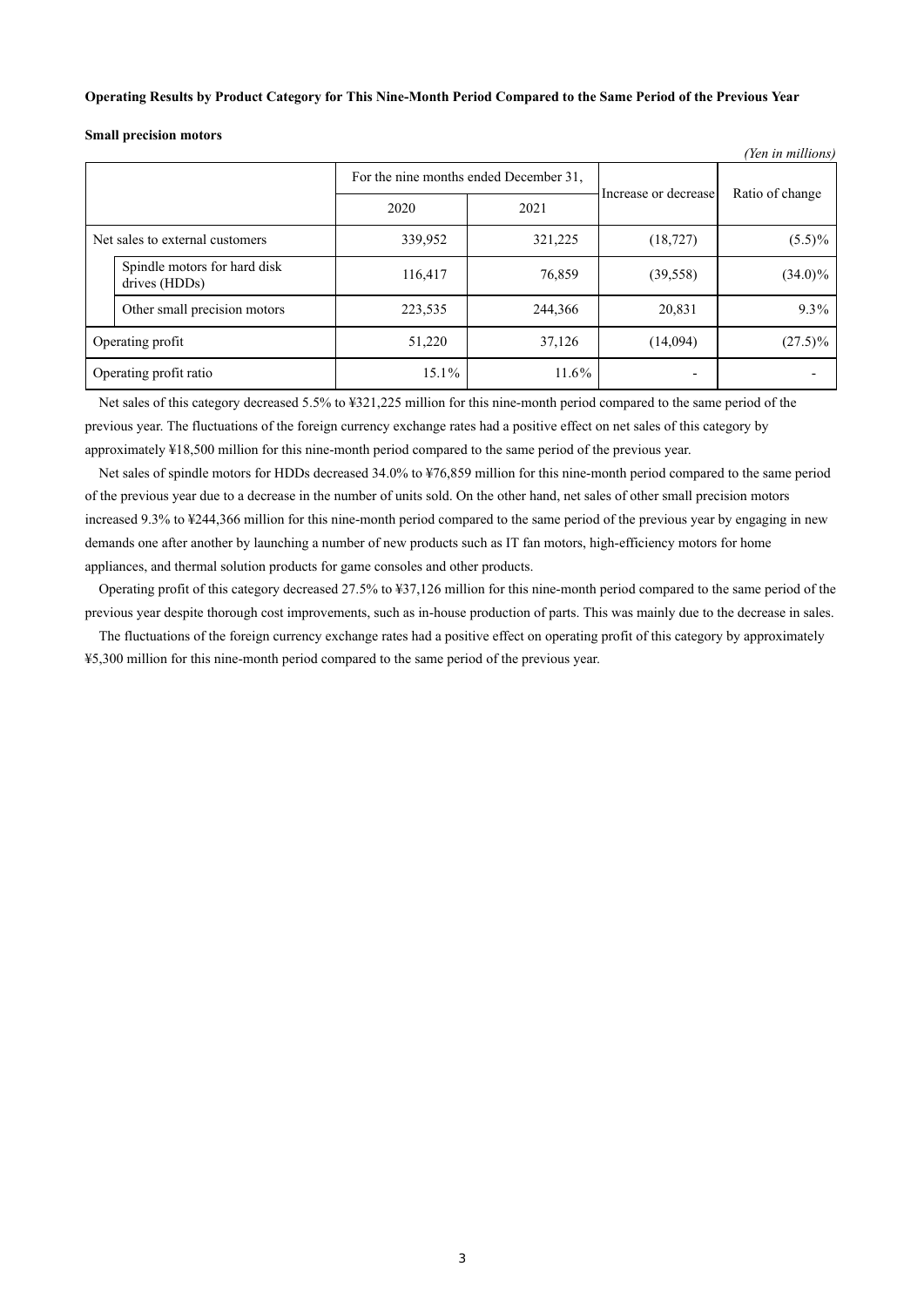#### **Automotive products**

*(Yen in millions)* For the nine months ended December 31, Increase or decrease Ratio of change 2020 2021 Net sales to external customers 17.6% 256,008 301,118 45,110 17.6% Operating profit 12,074 10,829 (1,245) (10.3)% Operating profit ratio  $4.7\%$  |  $3.6\%$ 

Net sales of this category increased 17.6% to ¥301,118 million for this nine-month period compared to the same period of the previous year due to a slight recovery trend. The fluctuations of the foreign currency exchange rates had a positive effect on net sales of this category by approximately ¥12,000 million for this nine-month period compared to the same period of the previous year.

Although NIDEC made manufacturing cost improvement through WPR4 project with our total efforts, operating profit of this category decreased 10.3% to ¥10,829 million for this nine-month period compared to the same period of the previous year. This was due to the negative effects by difficulties in procuring semiconductors and other electronic components among customers and the continuing development costs and others for the traction motor system (E-Axle), whose inquiries and orders have been rapidly increasing.

The fluctuations of the foreign currency exchange rates had a negative effect on operating profit of this category by approximately ¥700 million for this nine-month period compared to the same period of the previous year.

#### **Appliance, commercial and industrial products**

|                                 |                                        |          |                      | (Yen in millions) |
|---------------------------------|----------------------------------------|----------|----------------------|-------------------|
|                                 | For the nine months ended December 31, |          |                      |                   |
|                                 | 2020                                   | 2021     | Increase or decrease | Ratio of change   |
| Net sales to external customers | 429,299                                | 575,778  | 146,479              | $34.1\%$          |
| Operating profit                | 36,220                                 | 57,916   | 21,696               | 59.9%             |
| Operating profit ratio          | $8.4\%$                                | $10.1\%$ |                      |                   |

Net sales of this category increased 34.1% to ¥575,778 million for this nine-month period compared to the same period of the previous year, primarily due to higher sales of compressors for home appliances, motors for air conditioners, and motors and gears for transportation robots in the U.S. and Europe. The fluctuations of the foreign currency exchange rates had a positive effect on net sales of this category by approximately ¥27,300 million for this nine-month period compared to the same period of the previous year.

Operating profit of this category significantly increased 59.9% to ¥57,916 million for this nine-month period compared to the same period of the previous year due to the effect of increased sales from engaging in the demands for energy-saving, high-efficiency and high-value-added new products in all business fields and continuous manufacturing cost improvement and fixed cost rationalization for global rise in raw material prices. The fluctuations of the foreign currency exchange rates had a positive effect on operating profit of this category by approximately ¥2,600 million for this nine-month period compared to the same period of the previous year.

4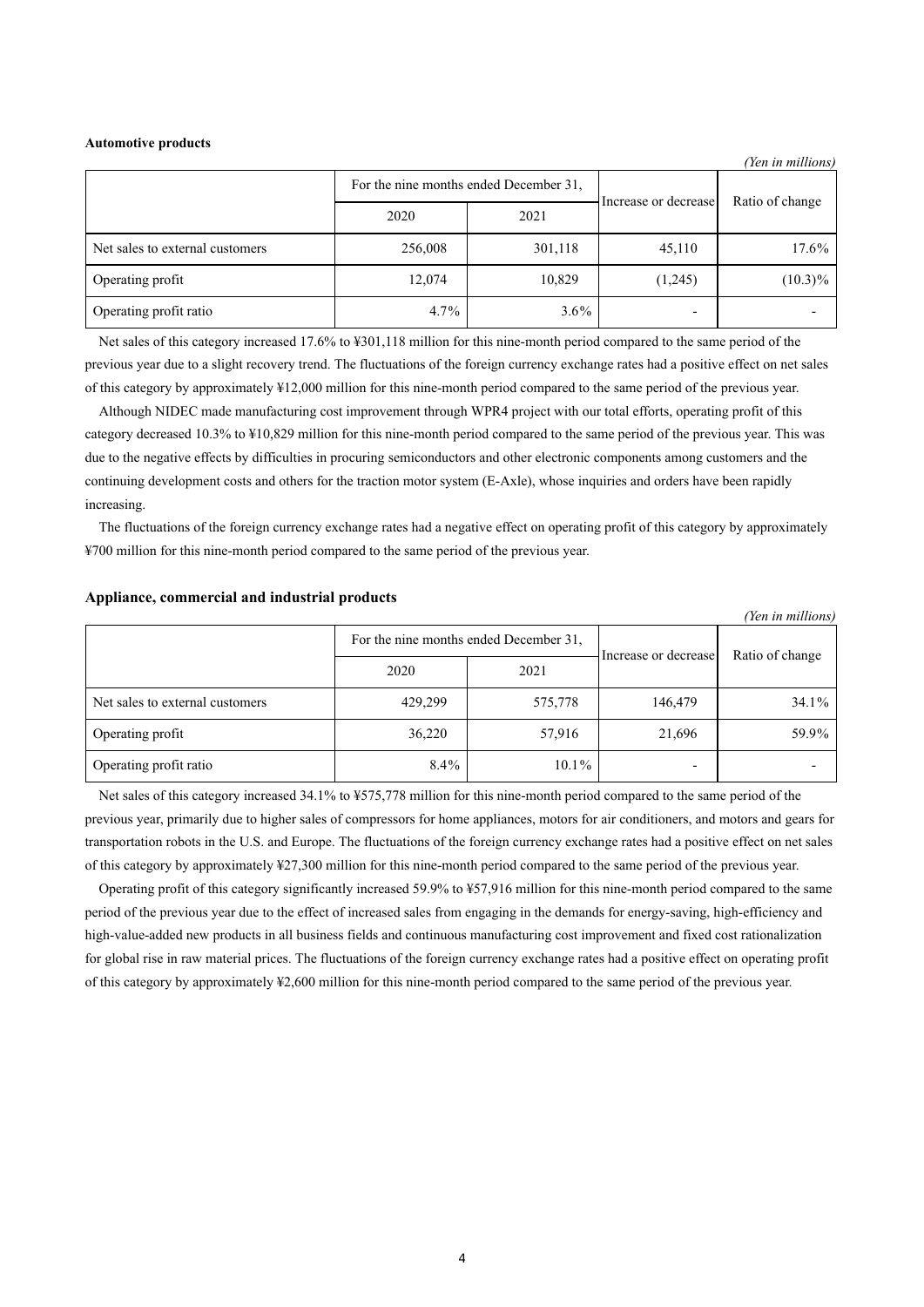#### **Machinery**

*(Yen in millions)*

|                                 | For the nine months ended December 31, |         | Increase or decrease     | Ratio of change |
|---------------------------------|----------------------------------------|---------|--------------------------|-----------------|
|                                 | 2020                                   | 2021    |                          |                 |
| Net sales to external customers | 111,516                                | 154,254 | 42,738                   | 38.3%           |
| Operating profit                | 19,667                                 | 31,223  | 11,556                   | 58.8%           |
| Operating profit ratio          | 17.6%                                  | 20.2%   | $\overline{\phantom{a}}$ |                 |

Net sales of this category increased 38.3% to ¥154,254 million for this nine-month period compared to the same period of the previous year due to significantly higher sales of semiconductor inspection systems in strong demand for 5G, press machines and speed reducers by continuous launching new products that meet customers' needs in the Chinese market. The fluctuations of the foreign currency exchange rates had a positive effect on net sales of this category by approximately ¥4,500 million for this ninemonth period compared to the same period of the previous year.

Operating profit of this category significantly increased 58.8% to ¥31,223 million for this nine-month period compared to the same period of the previous year, mainly due to the higher sales. The fluctuations of the foreign currency exchange rates had a negative effect on operating profit of this category by approximately ¥500 million for this nine-month period compared to the same period of the previous year.

#### **Electronic and optical components**

|                                 |          |                                        |                      | (Yen in millions) |
|---------------------------------|----------|----------------------------------------|----------------------|-------------------|
|                                 |          | For the nine months ended December 31, | Increase or decrease | Ratio of change   |
|                                 | 2020     | 2021                                   |                      |                   |
| Net sales to external customers | 45,681   | 51,988                                 | 6,307                | 13.8%             |
| Operating profit                | 4,986    | 7,349                                  | 2,363                | 47.4%             |
| Operating profit ratio          | $10.9\%$ | $14.1\%$                               |                      |                   |

Net sales of this category increased 13.8% to ¥51,988 million for this nine-month period compared to the same period of the previous year and the fluctuations of the foreign currency exchange rates had a positive effect on net sales of this category by approximately ¥3,000 million for this nine-month period compared to the same period of the previous year.

Operating profit of this category increased 47.4% to ¥7,349 million for this nine-month period compared to the same period of the previous year, mainly due to the higher sales by continuous launching new products. The fluctuations of the foreign currency exchange rates had a positive effect on operating profit of this category by approximately ¥500 million for this nine-month period compared to the same period of the previous year.

### **Other products**

|                                 |         |                                        |                      | (Yen in millions) |
|---------------------------------|---------|----------------------------------------|----------------------|-------------------|
|                                 |         | For the nine months ended December 31, | Increase or decrease | Ratio of change   |
|                                 | 2020    | 2021                                   |                      |                   |
| Net sales to external customers | 2,535   | 2,847                                  | 312                  | $12.3\%$          |
| Operating profit                | 238     | 324                                    | 86                   | $36.1\%$          |
| Operating profit ratio          | $9.4\%$ | $11.4\%$                               |                      |                   |

Net sales of this category increased 12.3% to ¥2,847 million and operating profit of this category increased 36.1% to ¥324 million for this nine-month period compared to the same period of the previous year.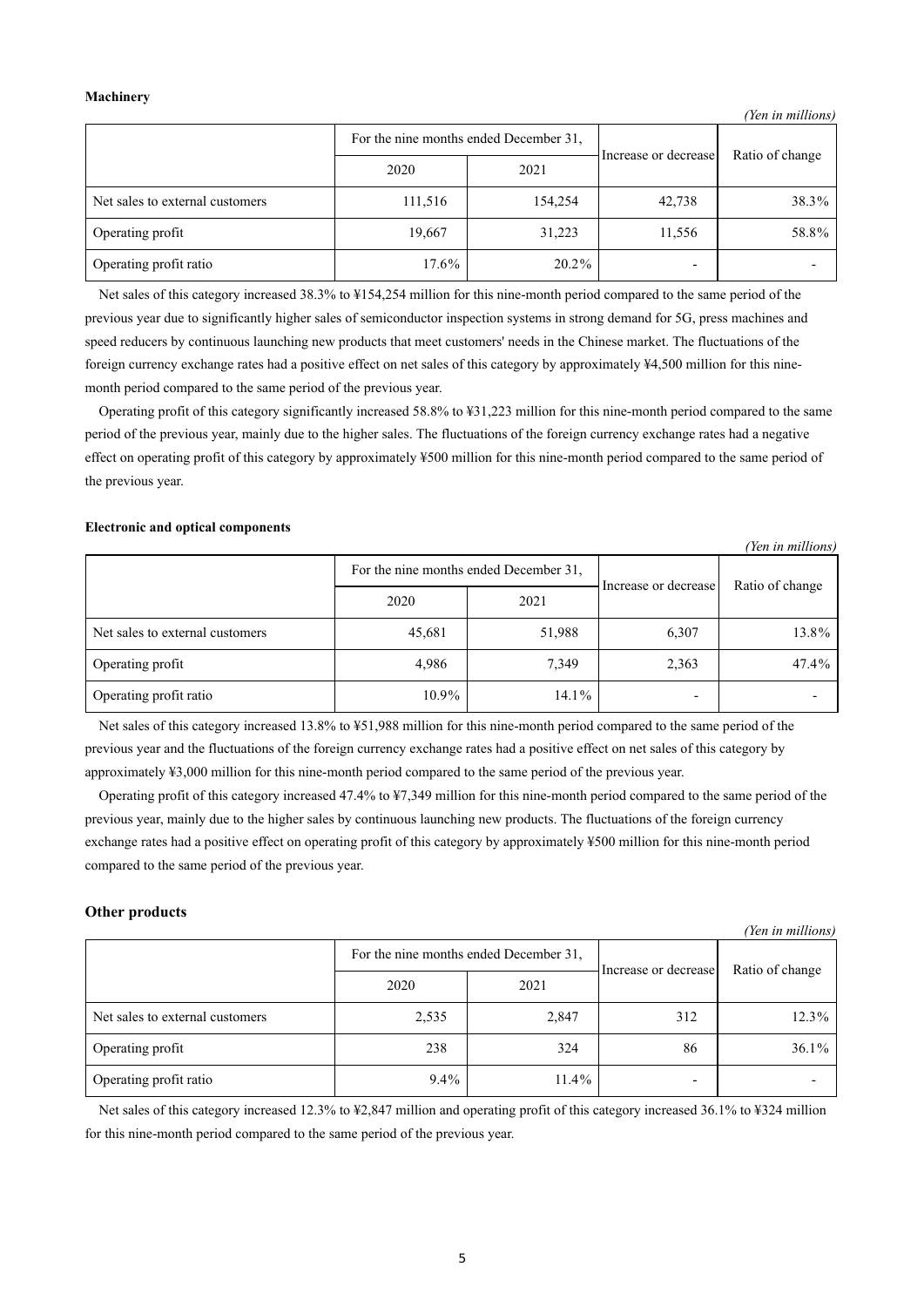# **Consolidated Operating Results for the Three Months Ended December 31, 2021 ("3Q"), Compared to the Previous Three Months Ended September 30, 2021 ("2Q")**

| (Yen in millions)                                   |                            |                   |                          |                 |  |
|-----------------------------------------------------|----------------------------|-------------------|--------------------------|-----------------|--|
|                                                     | For the three months ended |                   | Increase or decrease     | Ratio of change |  |
|                                                     | September 30, 2021         | December 31, 2021 |                          |                 |  |
| Net sales                                           | 463,198                    | 496,542           | 33,344                   | $7.2\%$         |  |
| Operating profit                                    | 45,768                     | 44,308            | (1,460)                  | $(3.2)\%$       |  |
| Operating profit ratio                              | 9.9%                       | 8.9%              | $\overline{\phantom{a}}$ |                 |  |
| Profit before income taxes                          | 44,530                     | 42,272            | (2,258)                  | $(5.1)\%$       |  |
| Profit for the period from continuing<br>operations | 34,299                     | 32,712            | (1,587)                  | $(4.6)\%$       |  |
| Loss for the period from discontinued<br>operations | (109)                      | (84)              | 25                       |                 |  |
| Profit attributable to owners of the parent         | 34,316                     | 32,676            | (1,640)                  | $(4.8)\%$       |  |

Consolidated net sales from continuing operations increased 7.2% to ¥496,542 million for 3Q compared to 2Q. We renewed the highest record of the quarterly consolidated accounting period, despite the continued situations of difficulties in procuring semiconductors and other electronic components among customers.

Operating profit decreased 3.2% to ¥44,308 million despite thorough manufacturing cost improvement, fixed cost rationalization, and others through WPR4 Project. This was due to the negative effects by difficulties in procuring semiconductors and other electronic components among customers and soaring raw material prices.

Profit before income taxes decreased 5.1% to ¥42,272 million and profit for the period from continuing operations decreased 4.6% to ¥32,712 million for 3Q compared to 2Q.

Profit attributable to owners of the parent decreased 4.8% to ¥32,676 million for 3Q compared to 2Q.

The average exchange rate between the Japanese yen and the U.S. dollar for 3Q was ¥113.71 to the U.S. dollar, which reflected an approximately 3% depreciation of the Japanese yen against the U.S. dollar, compared to 2Q. The average exchange rate between the Japanese yen and the Euro for 3Q was ¥130.07 to the Euro, which reflected a slight depreciation of the Japanese yen against the Euro, compared to 2Q. The fluctuations of the foreign currency exchange rates had a positive effect on net sales by approximately ¥12,500 million and on operating profit by approximately ¥600 million for 3Q compared to 2Q.

NIDEC finalized a part or all of the provisional accounting treatment for the business combination in the nine months ended December 31, 2021. Condensed quarterly consolidated financial statements for the three months ended September 30, 2021 reflect the revision of the initially allocated amounts of acquisition cost as NIDEC finalized the provisional accounting treatment for the business combination.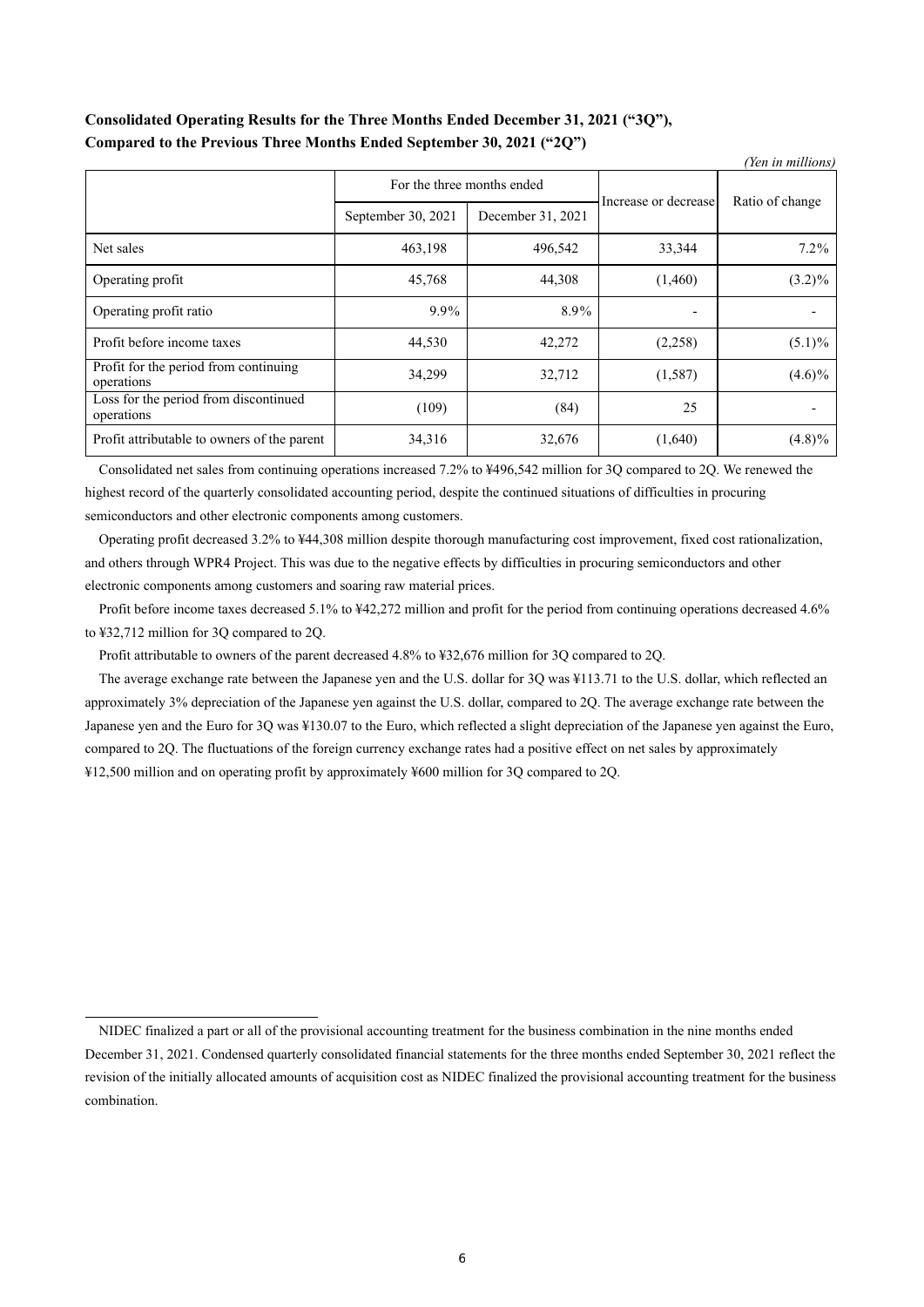### **Operating Results by Product Category for 3Q Compared to 2Q**

| (Yen in millions)                                     |                            |                   |                      |                 |
|-------------------------------------------------------|----------------------------|-------------------|----------------------|-----------------|
|                                                       | For the three months ended |                   | Increase or decrease |                 |
|                                                       | September 30, 2021         | December 31, 2021 |                      | Ratio of change |
| 116,114<br>Net sales to external customers<br>103,805 |                            | 12,309            | 11.9%                |                 |
| Spindle motors for hard disk<br>drives (HDDs)         | 26,403                     | 27,419            | 1,016                | 3.8%            |
| Other small precision motors                          | 77,402                     | 88,695            | 11,293               | 14.6%           |
| Operating profit                                      | 10,790                     | 14,031            | 3,241                | 30.0%           |
| Operating profit ratio                                | $10.4\%$                   | 12.1%             | -                    |                 |

#### **Small precision motors**

Net sales of spindle motors for HDDs increased 3.8% to ¥27,419 million for 3Q compared to 2Q mainly due to an increase in the number of high-value-added products sold. Net sales of other small precision motors increased 14.6% to ¥88,695 million for 3Q compared to 2Q as a result of actively engaging in new demands for IT fan motors, high-efficiency motors for home appliances, and thermal solution products such as game consoles and other products, and net sales of this category increased 11.9% to ¥116,114 million for 3Q compared to 2Q. The fluctuations of the foreign currency exchange rates had a positive effect on net sales of this category by approximately ¥3,800 million for 3Q compared to 2Q.

Operating profit of this category increased 30.0% to ¥14,031 million for 3Q compared to 2Q mainly due to an increase in sales and thorough manufacturing cost improvements by in-house production of parts and others. The fluctuations of the foreign exchange rates had a positive effect on operating profit of this category by approximately ¥700 million for 3Q compared to 2Q.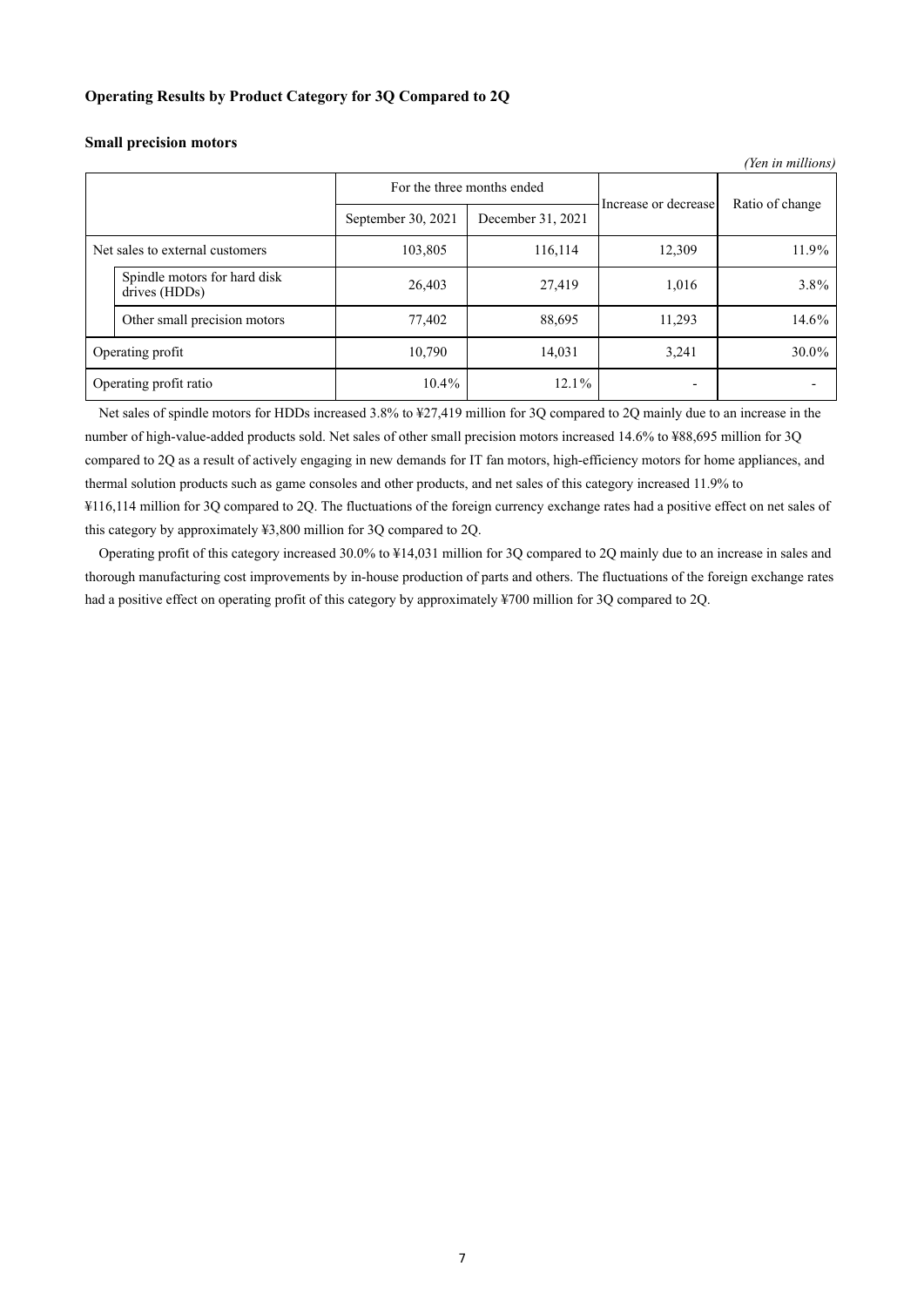#### **Automotive products**

|                                 |                            |                   |                      | (Yen in millions) |
|---------------------------------|----------------------------|-------------------|----------------------|-------------------|
|                                 | For the three months ended |                   | Increase or decrease | Ratio of change   |
|                                 | September 30, 2021         | December 31, 2021 |                      |                   |
| Net sales to external customers | 99,450                     | 103,921           | 4,471                | $4.5\%$           |
| Operating profit                | 3,445                      | 2,492             | (953)                | $(27.7)\%$        |
| Operating profit ratio          | $3.5\%$                    | $2.4\%$           |                      |                   |

Net sales of this category increased 4.5% to ¥103,921 million for 3Q compared to 2Q. This was due to an increase in sales of the traction motor systems (E-Axle) and other factors, despite the negative effect by the continued difficulties in procuring semiconductors and other electronic components among customers. The fluctuations of the foreign currency exchange rates had a positive effect on net sales of this category by approximately ¥1,500 million for 3Q compared to 2Q.

Operating profit of this category decreased 27.7% to ¥2,492 million for 3Q compared to 2Q despite thorough manufacturing cost improvement through WPR4 project with our total efforts. This was due to the continuing development costs and others for the traction motor system (E-Axle), whose inquiries and orders have been rapidly increasing.

The fluctuations of the foreign exchange rates had a negative effect on operating profit of this category by approximately ¥300 million for 3Q compared to 2Q.

## **Appliance, commercial and industrial products**

|                                 |                            |                   |                      | (Yen in millions) |
|---------------------------------|----------------------------|-------------------|----------------------|-------------------|
|                                 | For the three months ended |                   | Increase or decrease | Ratio of change   |
|                                 | September 30, 2021         | December 31, 2021 |                      |                   |
| Net sales to external customers | 191,589                    | 197,757           | 6,168                | $3.2\%$           |
| Operating profit                | 20,909                     | 17,388            | (3,521)              | $(16.8)\%$        |
| Operating profit ratio          | $10.9\%$                   | $8.8\%$           |                      |                   |

Net sales of this category increased 3.2% to ¥197,757 million for 3Q compared to 2Q, due to strong sales of compressors and motors for home appliances. The fluctuations of the foreign currency exchange rates had a positive effect on net sales of this category by approximately ¥5,700 million for 3Q compared to 2Q.

Operating profit of this category decreased 16.8% to ¥17,388 million for 3Q compared to 2Q despite the effect of increased sales from engaging in the demands for energy-saving, high-efficiency and high-value-added new products in all business fields and continuous manufacturing cost improvement and fixed cost rationalization for global rise in raw material prices. The fluctuations of the foreign currency exchange rates had a positive effect on operating profit of this category by approximately ¥500 million for 3Q compared to 2Q.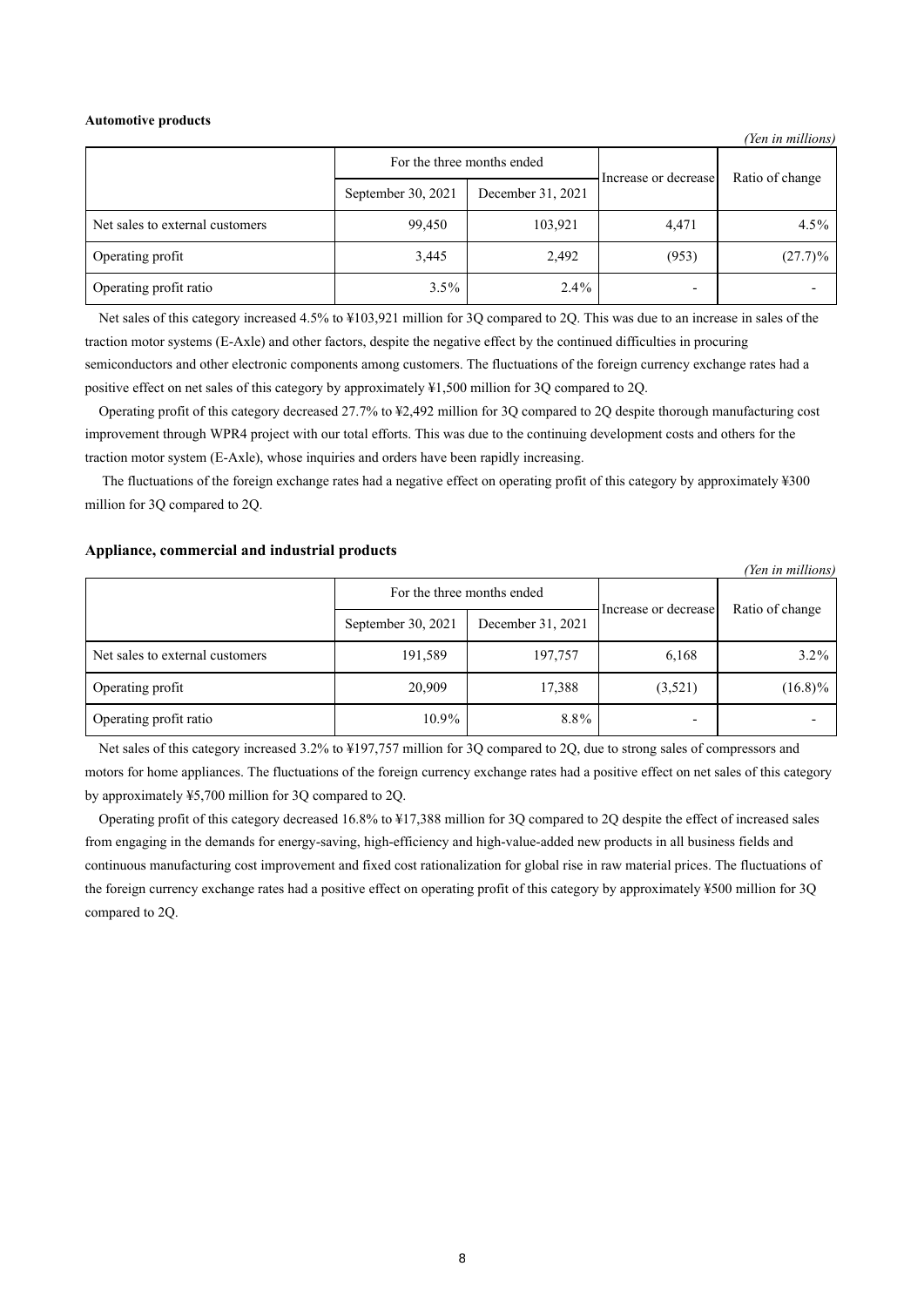## **Machinery**

|                                 | For the three months ended |                   | Increase or decrease | Ratio of change |
|---------------------------------|----------------------------|-------------------|----------------------|-----------------|
|                                 | September 30, 2021         | December 31, 2021 |                      |                 |
| Net sales to external customers | 50,714                     | 58,889            | 8,175                | $16.1\%$        |
| Operating profit                | 12,016                     | 10,598            | (1,418)              | $(11.8)\%$      |
| Operating profit ratio          | 23.7%                      | 18.0%             |                      |                 |

*(Yen in millions)*

Net sales of this category increased 16.1% to ¥58,889 million for 3Q compared to 2Q, mainly due to an increase in sales of semiconductor inspection systems in strong demand for 5G, robots for semiconductors and so forth. The fluctuations of the foreign currency exchange rates had a positive effect on net sales of this category by approximately ¥900 million for 3Q compared to 2Q.

Operating profit of this category decreased 11.8% to ¥10,598 million for 3Q compared to 2Q. The fluctuations of the foreign currency exchange rates had a negative effect on operating profit of this category by approximately ¥300 million for 3Q compared to 2Q.

### **Electronic and optical components**

|                                 |                            |                   |                          | (Yen in millions) |
|---------------------------------|----------------------------|-------------------|--------------------------|-------------------|
|                                 | For the three months ended |                   | Increase or decrease     | Ratio of change   |
|                                 | September 30, 2021         | December 31, 2021 |                          |                   |
| Net sales to external customers | 16,729                     | 18,842            | 2,113                    | 12.6%             |
| Operating profit                | 2,144                      | 2,903             | 759                      | 35.4%             |
| Operating profit ratio          | 12.8%                      | $15.4\%$          | $\overline{\phantom{a}}$ |                   |

Net sales of this category increased 12.6% to ¥18,842 million for 3Q compared to 2Q and the fluctuations of the foreign currency exchange rates had a positive effect on net sales of this category by approximately ¥500 million for 3Q compared to 2Q.

Operating profit of this category increased 35.4% to ¥2,903 million for 3Q compared to 2Q.

## **Other products**

| (Yen in millions)               |                            |                   |                      |                 |  |
|---------------------------------|----------------------------|-------------------|----------------------|-----------------|--|
|                                 | For the three months ended |                   | Increase or decrease | Ratio of change |  |
|                                 | September 30, 2021         | December 31, 2021 |                      |                 |  |
| Net sales to external customers | 911                        | 1,019             | 108                  | 11.9%           |  |
| Operating profit                | 103                        | 133               | 30                   | 29.1%           |  |
| Operating profit ratio          | $11.3\%$                   | 13.1%             |                      |                 |  |

Net sales of this category increased 11.9% to ¥1,019 million for 3Q compared to 2Q and operating profit of this category increased 29.1% to ¥133 million for 3Q compared to 2Q.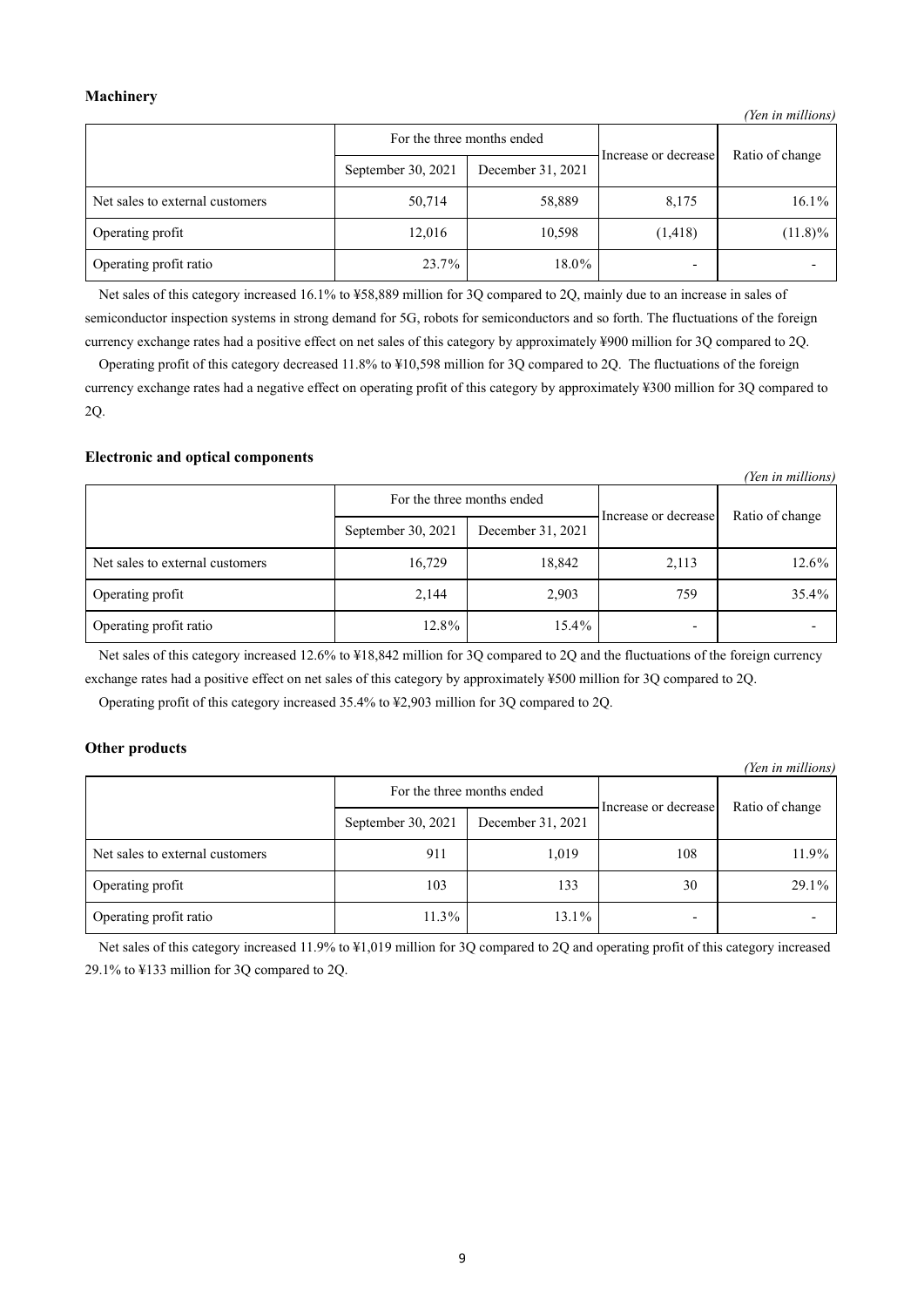#### **(2) Financial Position**

|                                                                                         |                      |                            | (Yen in millions)       |
|-----------------------------------------------------------------------------------------|----------------------|----------------------------|-------------------------|
|                                                                                         | As of March 31, 2021 | As of December 31,<br>2021 | Increase or<br>decrease |
| Total assets                                                                            | 2,256,024            | 2,528,459                  | 272,435                 |
| <b>Total liabilities</b>                                                                | 1,142,089            | 1,310,751                  | 168,662                 |
| Total equity attributable to owners of the parent                                       | 1,096,020            | 1,198,620                  | 102,600                 |
| Interest-bearing debt *1                                                                | 531,473              | 559,298                    | 27,825                  |
| Net interest-bearing debt *2                                                            | 311,949              | 371,398                    | 59,449                  |
| Debt ratio $(\%)$ *3                                                                    | 23.6                 | 22.1                       | (1.5)                   |
| Debt to equity ratio ("D/E ratio") (times) $*4$                                         | 0.48                 | 0.47                       | (0.01)                  |
| Net $D/E$ ratio (times) $*5$                                                            | 0.28                 | 0.31                       | 0.03                    |
| Ratio of total equity attributable to owners of the parent to total<br>assets $(\%)^*6$ | 48.6                 | 47.4                       | (1.2)                   |

(Notes) \*1. Interest-bearing debt: The sum of "short term borrowings", "long term debt due within one year" and "long term debt" on the consolidated statements of financial position

\*2. Net interest-bearing debt: Interest-bearing debt less "cash and cash equivalents"

\*3. Debt ratio: Interest-bearing debt divided by total assets

\*4. D/E ratio: Interest-bearing debt divided by total equity attributable to owners of the parent

\*5. Net D/E ratio: Net interest-bearing debt divided by total equity attributable to owners of the parent

\*6. Ratio of total equity attributable to owners of the parent to total assets: Total equity attributable to owners of the parent divided by total assets

Total assets increased ¥272,435 million to ¥2,528,459 million as of December 31, 2021 compared to March 31, 2021. This was mainly due to increases of ¥116,530 million in inventories, ¥84,794 million in trade and other receivables, and ¥47,113 million in property, plant and equipment.

Total liabilities increased ¥168,662 million to ¥1,310,751 million as of December 31, 2021 compared to March 31, 2021. This was mainly due to increases of ¥98,400 million in trade and other payables, and ¥27,825 million in interest-bearing debt. Specifically, short term borrowings increased ¥80,448 million to ¥111,425 million, long term debt due within one year increased ¥81,837 million to ¥157,433 million and long term debt decreased ¥134,460 million to ¥290,440 million as of December 31, 2021 compared to March 31, 2021.

As a result, net interest-bearing debt increased to ¥371,398 million as of December 31, 2021 from ¥311,949 million as of March 31, 2021. The debt ratio that includes lease liabilities decreased to 22.1% as of December 31, 2021 from 23.6% as of March 31, 2021. The D/E ratio decreased to 0.47 times as of December 31, 2021 from 0.48 times as of March 31, 2021. The net D/E ratio increased to 0.31 times as of December 31, 2021 from 0.28 times as of March 31, 2021.

Total equity attributable to owners of the parent increased ¥102,600 million to ¥1,198,620 million as of December 31, 2021 compared to March 31, 2021. This was mainly due to an increase in retained earnings of ¥65,766 million, and ¥52,773 million in other components of equity. Ratio of total equity attributable to owners of the parent to total assets decreased to 47.4% as of December 31, 2021 from 48.6% as of March 31, 2021.

NIDEC finalized the provisional accounting treatment for the business combination in the nine months ended December 31, 2021. Consolidated financial statements for the year ended March 31, 2021 reflect the revision of the initially allocated amounts of acquisition cost as NIDEC finalized the provisional accounting treatment for the business combination.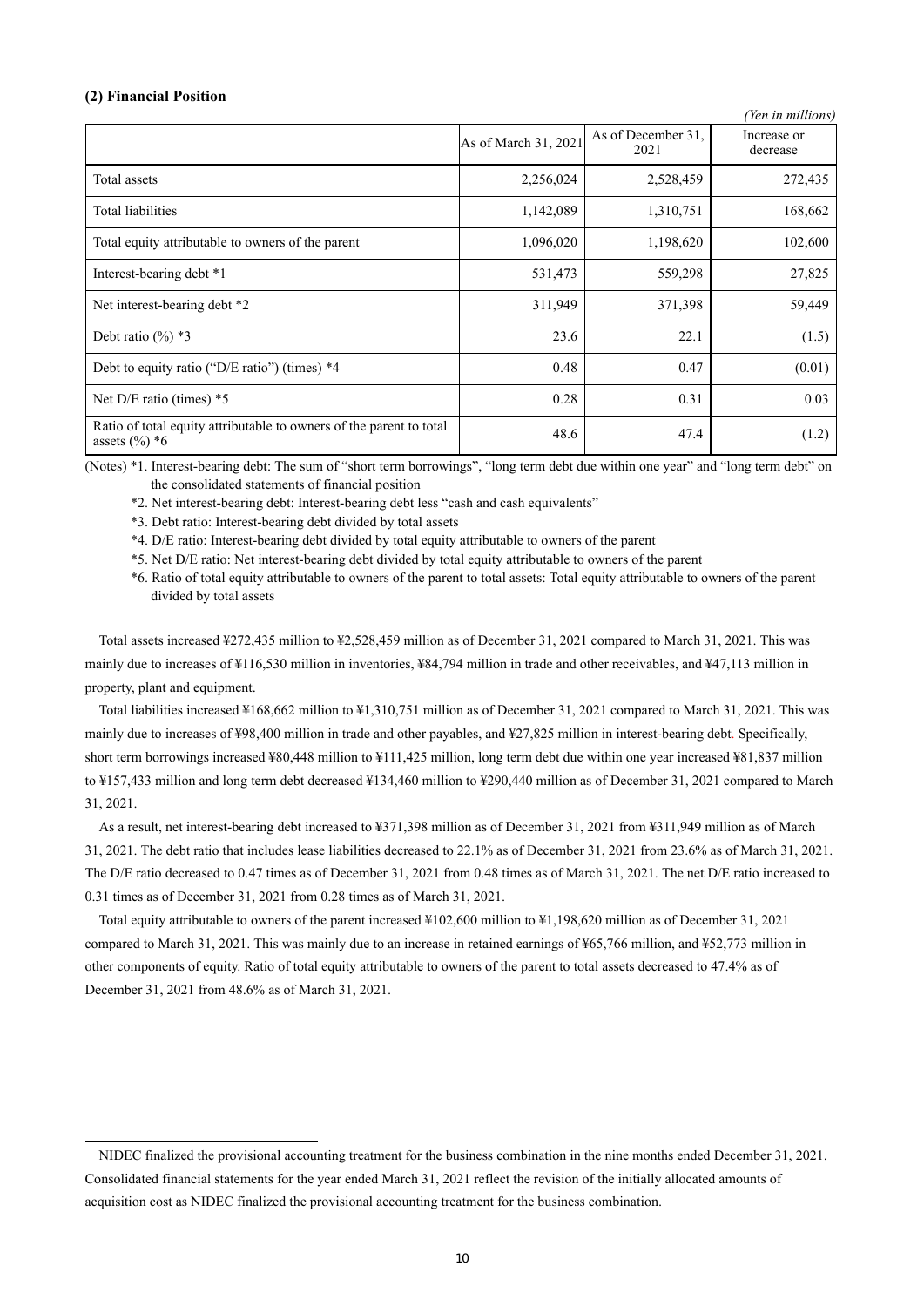#### **Overview of Cash Flow**

|                                           |                                        |           | (Yen in millions)    |
|-------------------------------------------|----------------------------------------|-----------|----------------------|
|                                           | For the nine months ended December 31, |           | Increase or decrease |
|                                           | 2020                                   | 2021      |                      |
| Net cash provided by operating activities | 146,169                                | 68,477    | (77, 692)            |
| Net cash used in investing activities     | (77, 231)                              | (90, 603) | (13, 372)            |
| Free cash flow *1                         | 68,938                                 | (22, 126) | (91,064)             |
| Net cash used in financing activities     | (89, 159)                              | (32,000)  | 57,159               |

(Note) \*1. Free cash flow: The sum of "net cash provided by operating activities" and "net cash used in investing activities".

Net cash provided by operating activities for the nine months ended December 31, 2021 amounted to ¥68,477 million mainly due to ¥100,163 million in profit for the period and ¥67,062 million increase in accounts payable and other factors, despite ¥98,418 million increase in inventories and ¥54,049 million increase in accounts receivable. Net cash provided by operating activities decreased by ¥77,692 million year on year.

Net cash used in investing activities amounted to ¥90,603 million mainly due to additions to property, plant and equipment of ¥75,488 million and other factors. Net cash used in investing activities increased by ¥13,372 million year on year.

As a result, free cash flow decreased by ¥91,064 million to ¥22,126 million, compared with ¥68,938 million used in the same period of the previous year.

Net cash used in financing activities amounted to ¥32,000 million mainly due to increase in short term borrowings of ¥80,147 million and other factors, despite ¥38,940 million in redemption of corporate bonds and ¥35,132 million in payment of dividends to owners of the parent. Net cash used in financing activities decreased by ¥57,159 million year on year.

As a result of the aforementioned factors and the impact of foreign exchange rates, the balance of cash and cash equivalents as of December 31, 2021 decreased by ¥31,624 million to ¥187,900 million from March 31, 2021.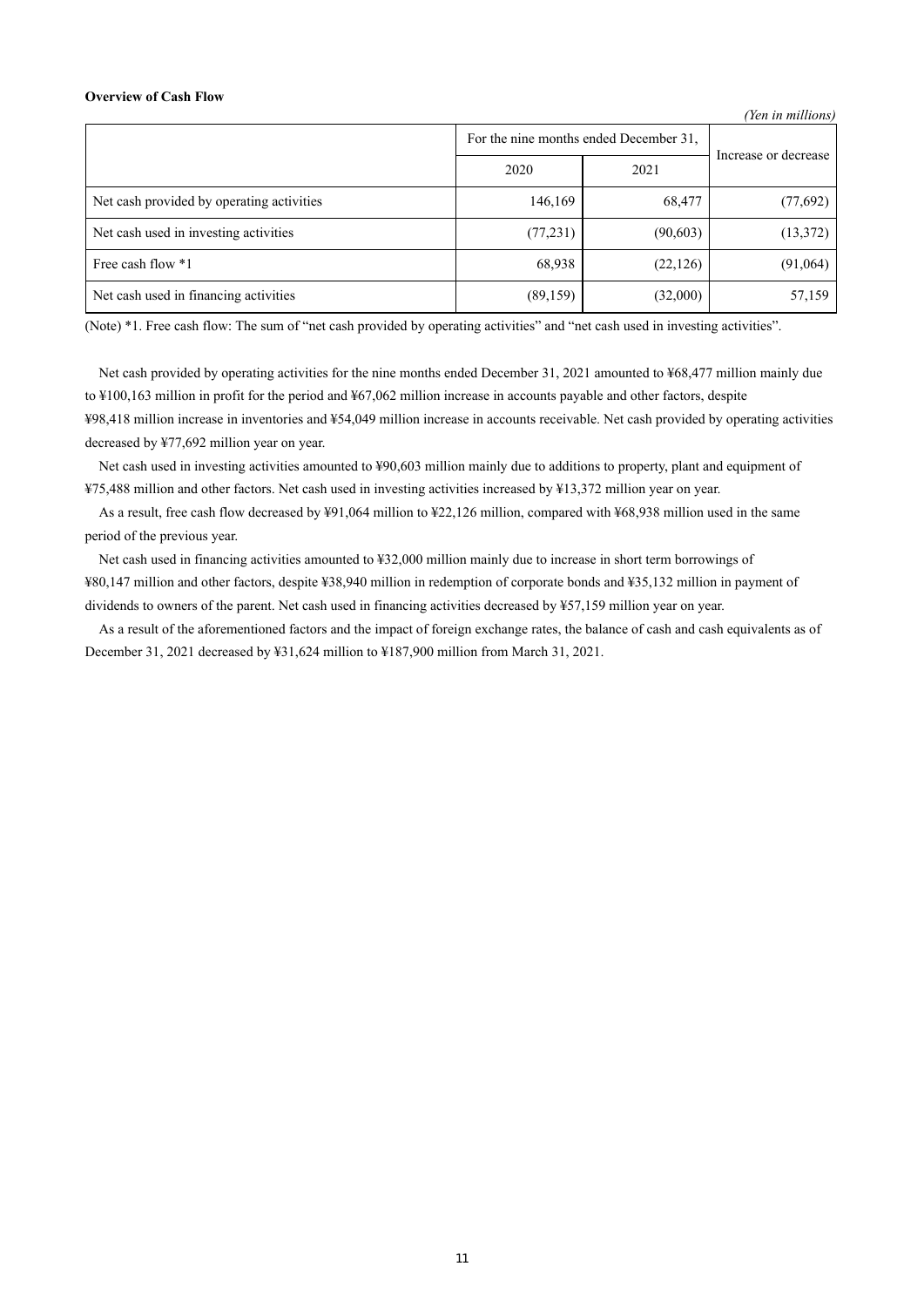### **(3) Explanation Regarding Future Forecast Information of Consolidated Financial Results**

As of October 2021, the IMF forecasts global economic growth of +4.9 % in 2022. In addition to risk factors such as concerns over the supply of semiconductors and soaring raw material prices, the emergence of new variants of COVID-19 has led to a significant increase in the number of people infected worldwide, raising concerns about the impact on the economies of these countries. The number of vehicles produced by customers in the automotive division has yet to show a full-scale recovery trend, and the business environment is expected to remain unpredictable.

The forecasts for the year ending March 31, 2022 described below are prepared based on an assumption that exchange rates are  $US$1 = $105$  and  $€1 = $117$ .

#### **Forecast of Consolidated Financial Performance for the Year Ending March 31, 2022**

| Net sales                                   | $\text{\#1,800,000}$ million (111.2% compared to the previous fiscal year) |
|---------------------------------------------|----------------------------------------------------------------------------|
| Operating profit                            | $\text{\#190,000}$ million (118.8% compared to the previous fiscal year)   |
| Profit before income taxes                  | $\text{\#185,000}$ million (121.0% compared to the previous fiscal year)   |
| Profit attributable to owners of the parent | $\text{\#148,000}$ million (121.4% compared to the previous fiscal year)   |

(Notes) 1. Consolidated performance is based on IFRS.

2. The calculations for the conversion of Asian currencies into Japanese yen also used the exchange rates, US\$1 = ¥105 and  $61 = 117$ .

#### **Cautionary Note Regarding Forward-Looking Statements**

Forward-looking statements, such as forecast of consolidated financial performance, stated in this document are based on information currently possessed by NIDEC or certain assumptions that NIDEC has deemed as rational. NIDEC cannot make any assurances that the contents mentioned in these forward-looking statements will ever materialize. Actual financial performance could be significantly different from NIDEC's expectations as a result of various factors.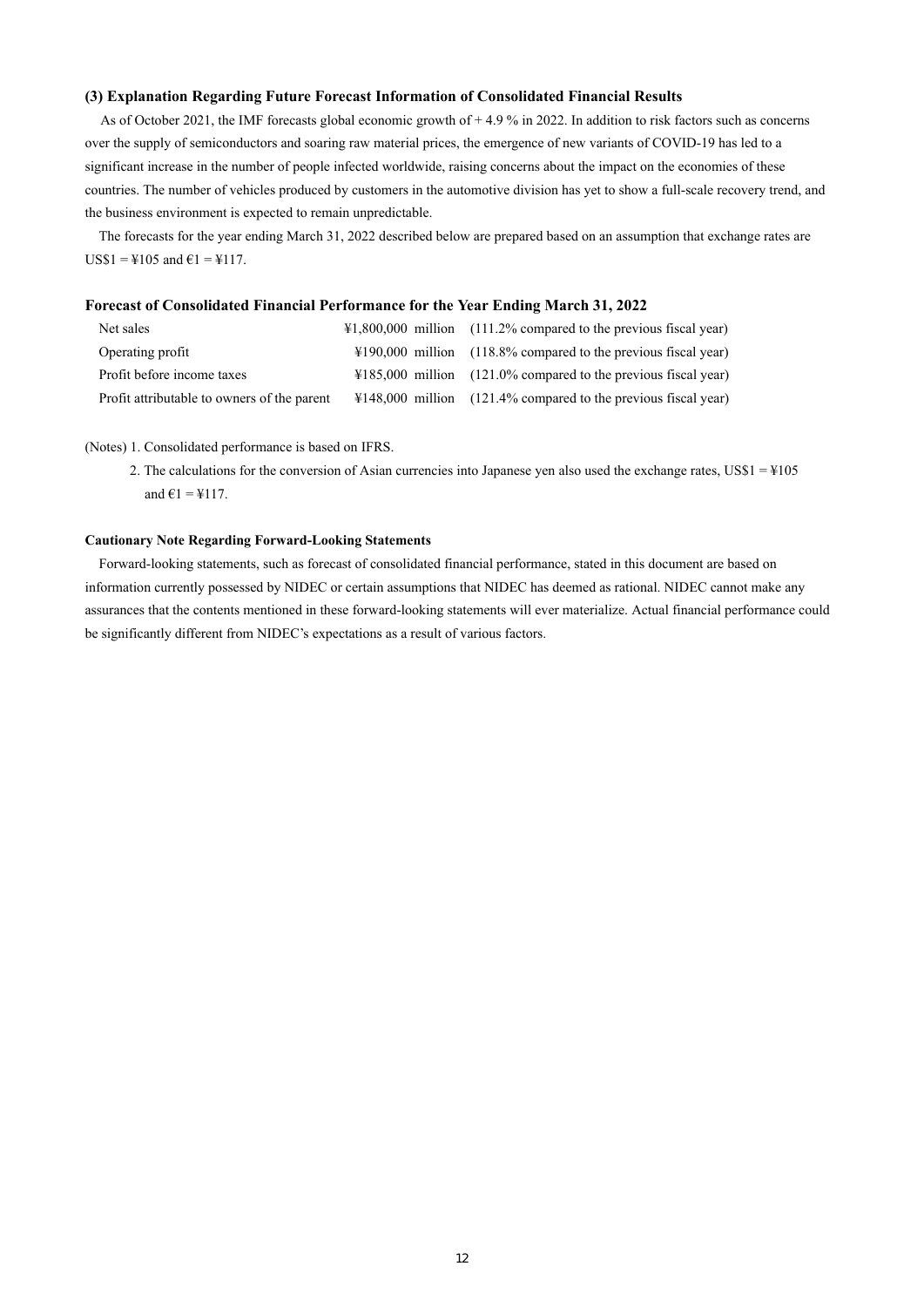|                                                   |                      | (Yen in millions)       |
|---------------------------------------------------|----------------------|-------------------------|
|                                                   | As of March 31, 2021 | As of December 31, 2021 |
| Assets                                            |                      |                         |
| Current assets                                    |                      |                         |
| Cash and cash equivalents                         | 219,524              | 187,900                 |
| Trade and other receivables                       | 441,083              | 525,877                 |
| Other financial assets                            | 10,556               | 6,669                   |
| Income tax receivables                            | 9,454                | 9,860                   |
| Inventories                                       | 296,641              | 413,171                 |
| Other current assets                              | 46,869               | 83,897                  |
| Total current assets                              | 1,024,127            | 1,227,374               |
| Non-current assets                                |                      |                         |
| Property, plant and equipment                     | 662,659              | 709,772                 |
| Goodwill                                          | 319,926              | 326,763                 |
| Intangible assets                                 | 195,601              | 204,042                 |
| Investments accounted for using the equity method | 2,422                | 1,536                   |
| Other investments                                 | 19,360               | 19,868                  |
| Other financial assets                            | 6,056                | 6,094                   |
| Deferred tax assets                               | 15,022               | 16,376                  |
| Other non-current assets                          | 10,851               | 16,634                  |
| Total non-current assets                          | 1,231,897            | 1,301,085               |
| Total assets                                      | 2,256,024            | 2,528,459               |

# **2. Condensed Quarterly Consolidated Financial Statements and Other Information**

# **(1) Condensed Quarterly Consolidated Statements of Financial Position**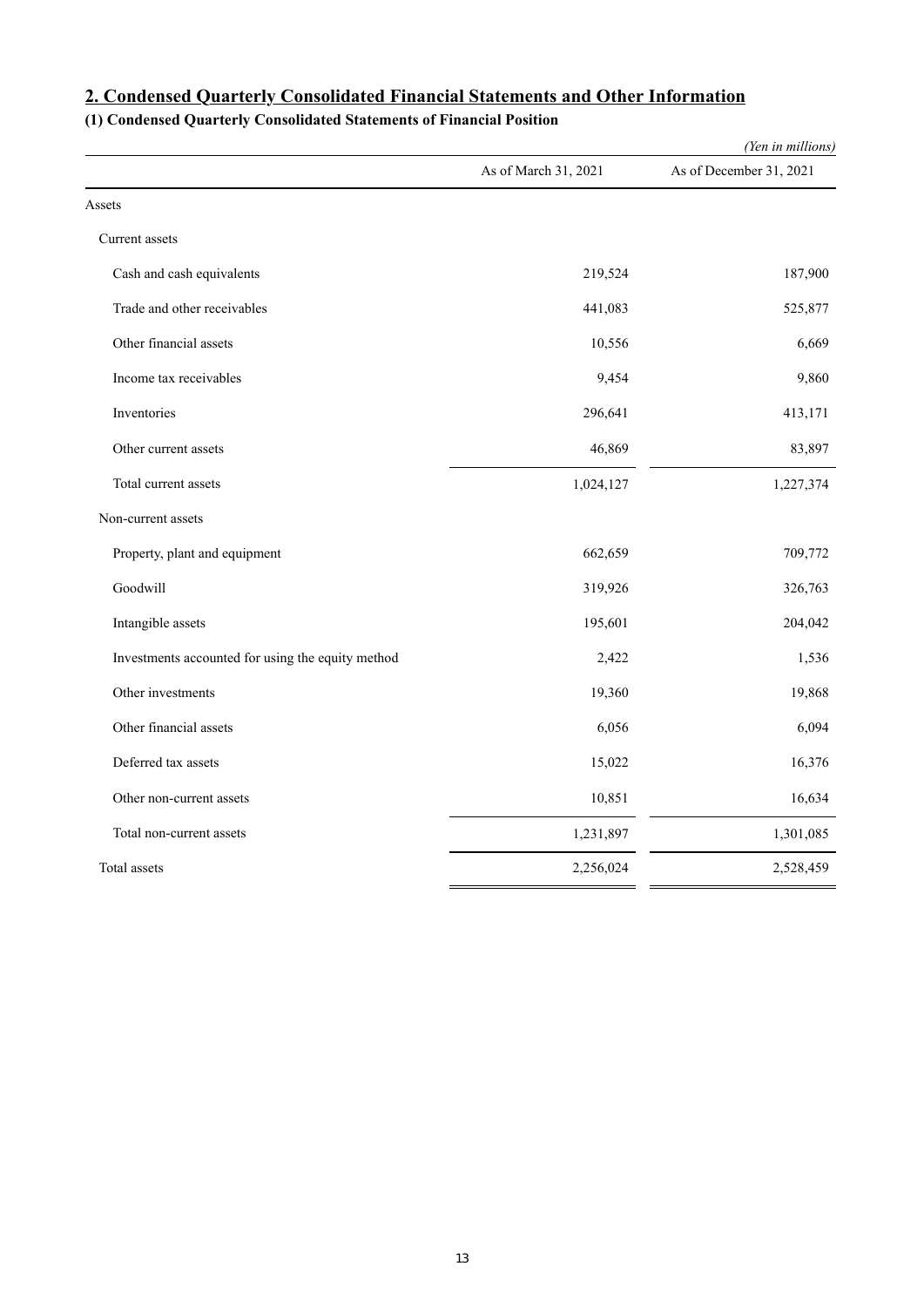|                                                   |                      | (Yen in millions)       |
|---------------------------------------------------|----------------------|-------------------------|
|                                                   | As of March 31, 2021 | As of December 31, 2021 |
| Liabilities                                       |                      |                         |
| Current liabilities                               |                      |                         |
| Short term borrowings                             | 30,977               | 111,425                 |
| Long term debt due within one year                | 75,596               | 157,433                 |
| Trade and other payables                          | 400,307              | 498,707                 |
| Other financial liabilities                       | 2,463                | 4,741                   |
| Income tax payables                               | 17,910               | 18,362                  |
| Provisions                                        | 33,546               | 28,888                  |
| Other current liabilities                         | 68,869               | 107,885                 |
| Total current liabilities                         | 629,668              | 927,441                 |
| Non-current liabilities                           |                      |                         |
| Long term debt                                    | 424,900              | 290,440                 |
| Other financial liabilities                       | 1,666                | 282                     |
| Retirement benefit liabilities                    | 31,703               | 34,259                  |
| Provisions                                        | 756                  | 994                     |
| Deferred tax liabilities                          | 48,214               | 52,736                  |
| Other non-current liabilities                     | 5,182                | 4,599                   |
| Total non-current liabilities                     | 512,421              | 383,310                 |
| <b>Total liabilities</b>                          | 1,142,089            | 1,310,751               |
| Equity                                            |                      |                         |
| Common stock                                      | 87,784               | 87,784                  |
| Additional paid-in capital                        | 105,179              | 103,404                 |
| Retained earnings                                 | 1,016,559            | 1,082,325               |
| Other components of equity                        | (49, 633)            | 3,140                   |
| Treasury stock                                    | (63, 869)            | (78,033)                |
| Total equity attributable to owners of the parent | 1,096,020            | 1,198,620               |
| Non-controlling interests                         | 17,915               | 19,088                  |
| Total equity                                      | 1,113,935            | 1,217,708               |
| Total liabilities and equity                      | 2,256,024            | 2,528,459               |
|                                                   |                      |                         |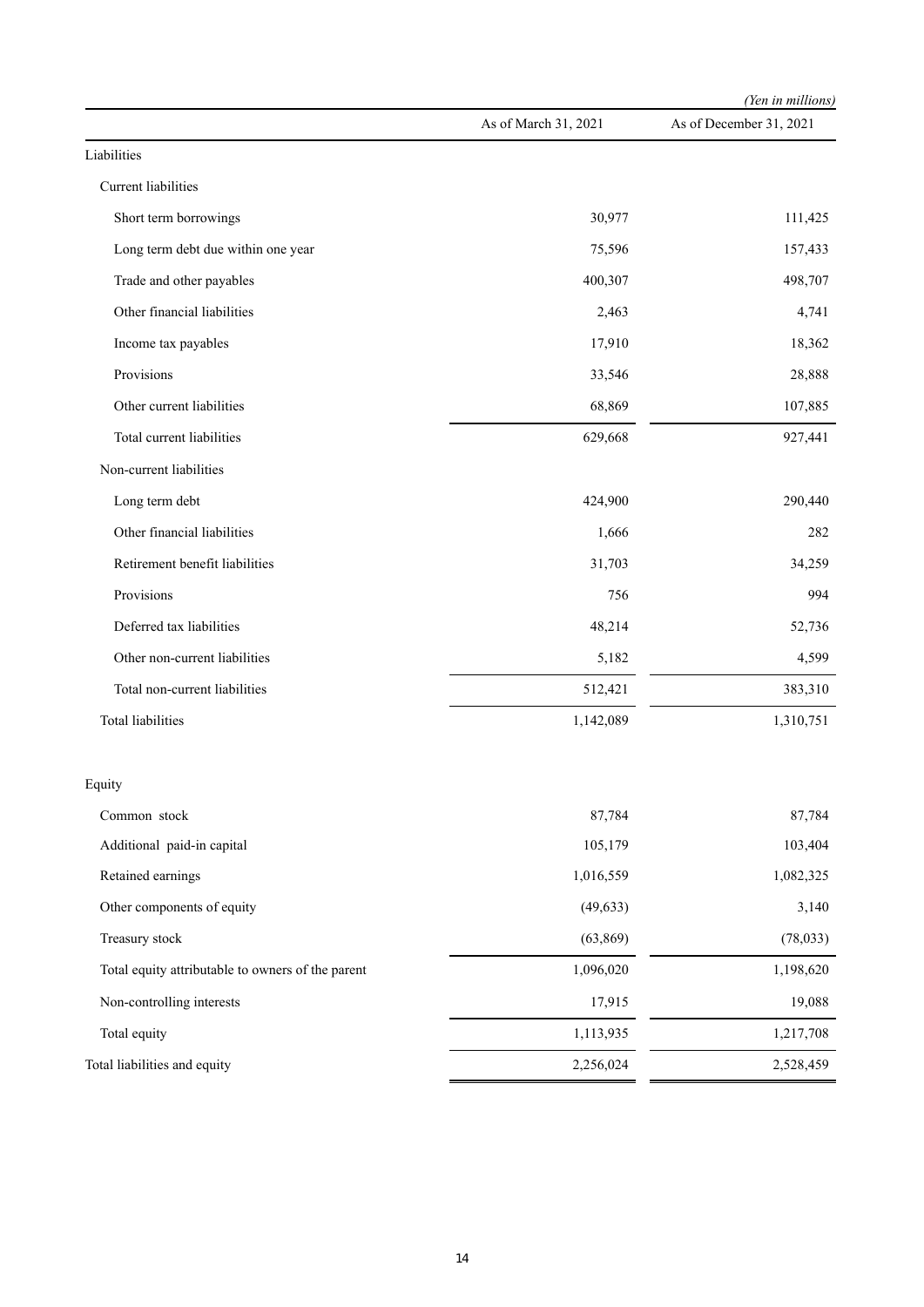### **(2) Condensed Quarterly Consolidated Statements of Income**

## **and Condensed Quarterly Consolidated Statements of Comprehensive Income**

**Condensed Quarterly Consolidated Statements of Income** *(Yen in millions)* For the nine months ended December 31, 2020 2021 Continuing operations Net Sales 1,184,991 1,407,210 Cost of sales (917,813) (1,102,623) (1,102,623) Gross profit 267,178 304,587 Selling, general and administrative expenses (102,027) (112,720) Research and development expenses (49,642) (57,236) Operating profit 115,509 134,631 Financial income 3,133 3,464 Financial expenses  $(4,771)$   $(3,732)$ Derivative gain (loss) (1,181) 136 Foreign exchange differences (2,777) (2,860) Share of net profit (loss) from associate accounting using the (599) (1,085) (1,085) Profit before income taxes 109,314 130,554 Income tax expenses  $(24,815)$   $(30,159)$ Profit for the period from continuing operations 84,499 100,395 Discontinued operations Loss for the period from discontinued operations (132) (232) Profit for the period 84,367 100,163 Profit for the period attributable to: Owners of the parent 100,443 Non-controlling interests (280) 752 (280) Profit for the period 84,367 100,163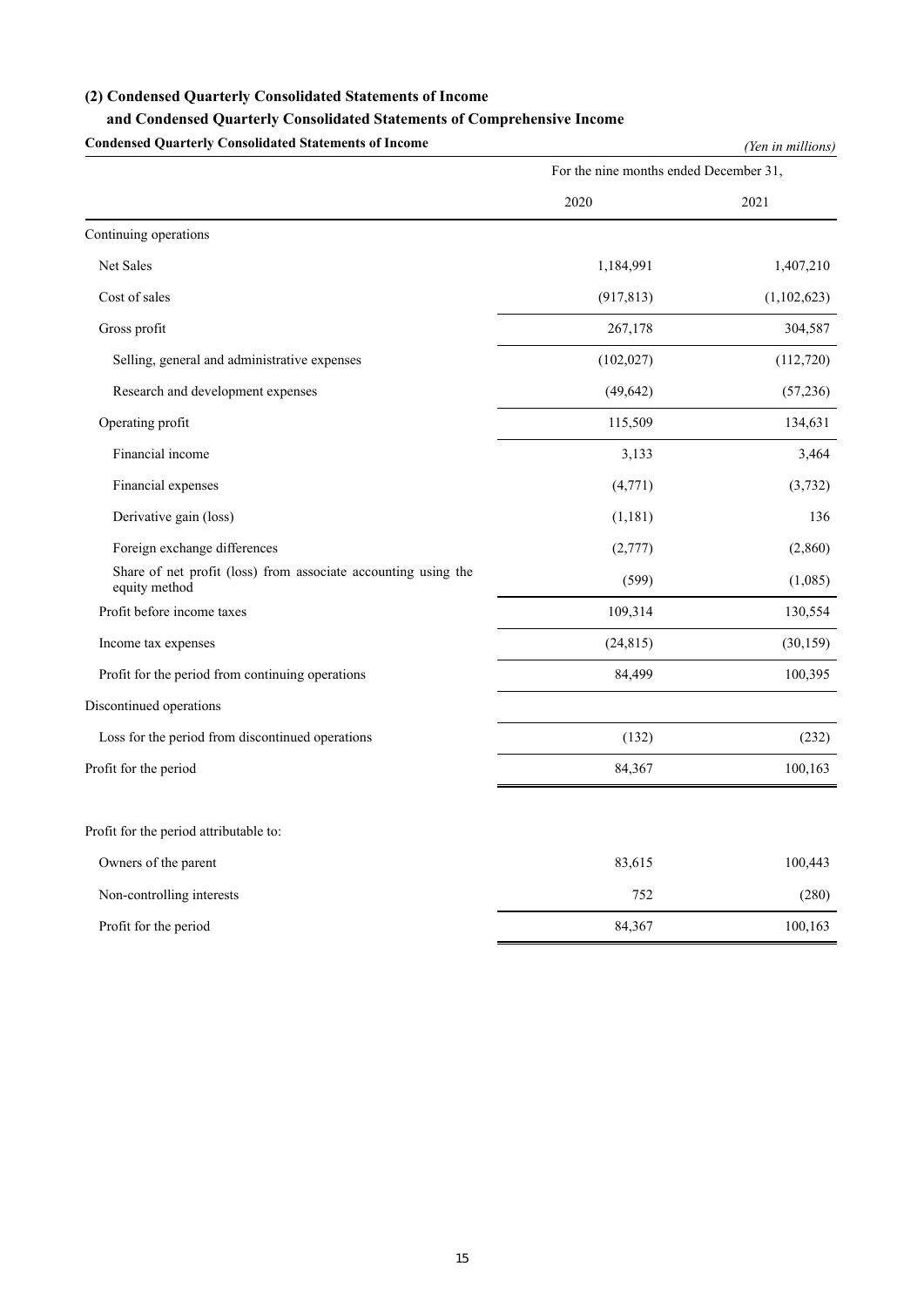# **Condensed Quarterly Consolidated Statements of Comprehensive Income** *(Yen in millions)*

|                                                                    | For the nine months ended December 31, |          |  |
|--------------------------------------------------------------------|----------------------------------------|----------|--|
|                                                                    | 2020                                   | 2021     |  |
| Profit for the period                                              | 84,367                                 | 100,163  |  |
| Other comprehensive income, net of taxation                        |                                        |          |  |
| Items that will not be reclassified to net profit or loss:         |                                        |          |  |
| Remeasurement of defined benefit plans                             | (111)                                  | 188      |  |
| Fair value movements on FVTOCI equity financial assets             | 1,995                                  | 307      |  |
| Items that may be reclassified to net profit or loss:              |                                        |          |  |
| Foreign currency translation adjustments                           | (16, 374)                              | 54,591   |  |
| Effective portion of net changes in fair value of cash flow hedges | 6,221                                  | (1, 113) |  |
| Fair value movements on FVTOCI debt financial assets               | 6                                      | 3        |  |
| Total other comprehensive income for the period, net of taxation   | (8,263)                                | 53,976   |  |
| Comprehensive income for the period                                | 76,104                                 | 154,139  |  |
| Comprehensive income for the period attributable to:               |                                        |          |  |
| Owners of the parent                                               | 74,706                                 | 153,673  |  |
| Non-controlling interests                                          | 1,398                                  | 466      |  |
| Comprehensive income for the period                                | 76,104                                 | 154,139  |  |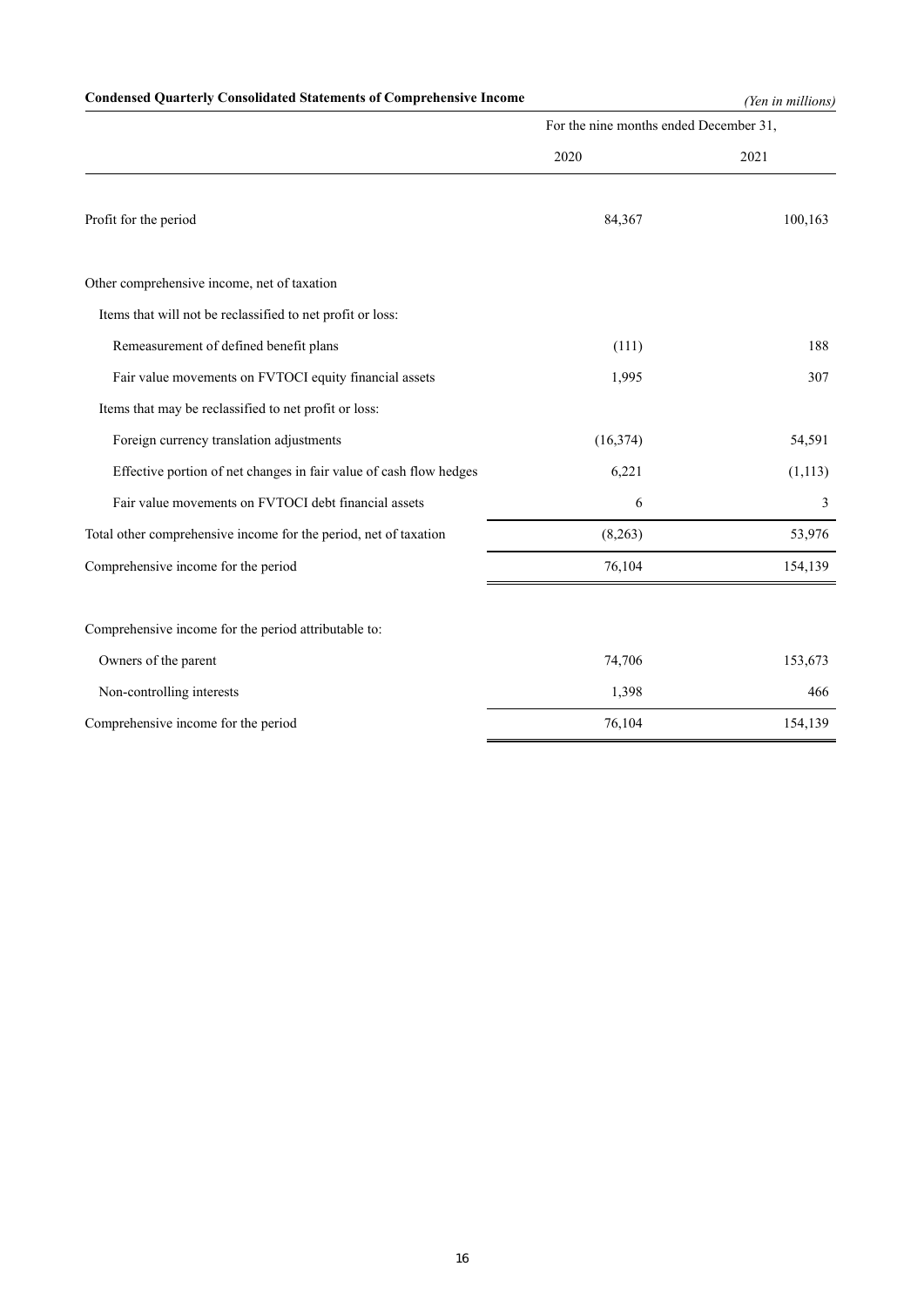# For the three months ended December 31, 2020 and 2021

# **Condensed Quarterly Consolidated Statements of Income**

|                                                                                 |                                                 | (Yen in millions) |
|---------------------------------------------------------------------------------|-------------------------------------------------|-------------------|
|                                                                                 | For the three months ended December 31,<br>2020 | 2021              |
| Continuing operations                                                           |                                                 |                   |
| Net Sales                                                                       | 433,197                                         | 496,542           |
| Cost of sales                                                                   | (332, 728)                                      | (390, 916)        |
| Gross profit                                                                    | 100,469                                         | 105,626           |
| Selling, general and administrative expenses                                    | (35, 734)                                       | (41, 821)         |
| Research and development expenses                                               | (18, 400)                                       | (19, 497)         |
| Operating profit                                                                | 46,335                                          | 44,308            |
| Financial income                                                                | 903                                             | 946               |
| Financial expenses                                                              | (1, 569)                                        | (1,238)           |
| Derivative gain (loss)                                                          | (561)                                           | (3)               |
| Foreign exchange differences                                                    | (1, 474)                                        | (1, 456)          |
| Share of net profit (loss) from associate accounting<br>using the equity method | (319)                                           | (285)             |
| Profit before income taxes                                                      | 43,315                                          | 42,272            |
| Income tax expenses                                                             | (8,249)                                         | (9,560)           |
| Profit for the period from continuing operations                                | 35,066                                          | 32,712            |
| Discontinued operations                                                         |                                                 |                   |
| Loss for the period from discontinued operations                                | (33)                                            | (84)              |
| Profit for the period                                                           | 35,033                                          | 32,628            |
| Profit for the period attributable to:                                          |                                                 |                   |
| Owners of the parent                                                            | 34,837                                          | 32,676            |
| Non-controlling interests                                                       | 196                                             | (48)              |
| Profit for the period                                                           | 35,033                                          | 32,628            |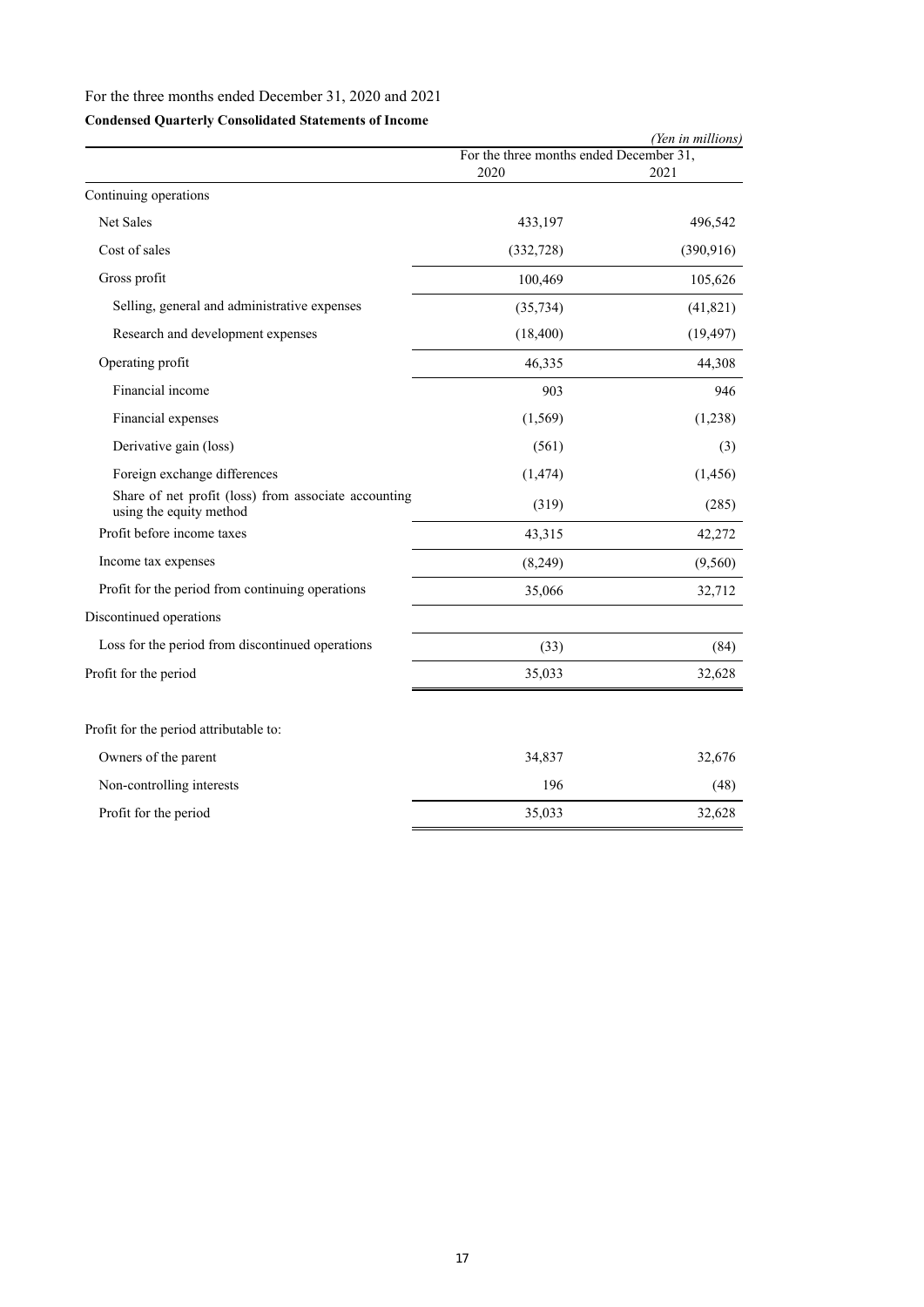# **Condensed Quarterly Consolidated Statements of Comprehensive Income**

|                                                                    | (Yen in millions)                       |        |  |  |
|--------------------------------------------------------------------|-----------------------------------------|--------|--|--|
|                                                                    | For the three months ended December 31, |        |  |  |
|                                                                    | 2020                                    | 2021   |  |  |
| Profit for the period                                              | 35,033                                  | 32,628 |  |  |
| Other comprehensive income, net of taxation                        |                                         |        |  |  |
| Items that will not be reclassified to net profit or loss:         |                                         |        |  |  |
| Remeasurement of defined benefit plans                             | (90)                                    | 53     |  |  |
| Fair value movements on FVTOCI equity financial assets             | 1,517                                   | 90     |  |  |
| Items that may be reclassified to net profit or loss:              |                                         |        |  |  |
| Foreign currency translation adjustments                           | (3,011)                                 | 42,662 |  |  |
| Effective portion of net changes in fair value of cash flow hedges | 2,125                                   | (66)   |  |  |
| Fair value movements on FVTOCI debt financial assets               | (19)                                    | 1      |  |  |
| Total other comprehensive income for the period, net of taxation   | 522                                     | 42,740 |  |  |
| Comprehensive income for the period                                | 35,555                                  | 75,368 |  |  |
|                                                                    |                                         |        |  |  |
| Comprehensive income for the period attributable to:               |                                         |        |  |  |
| Owners of the parent                                               | 34,897                                  | 74,818 |  |  |
| Non-controlling interests                                          | 658                                     | 550    |  |  |

Comprehensive income for the period 35,555 75,368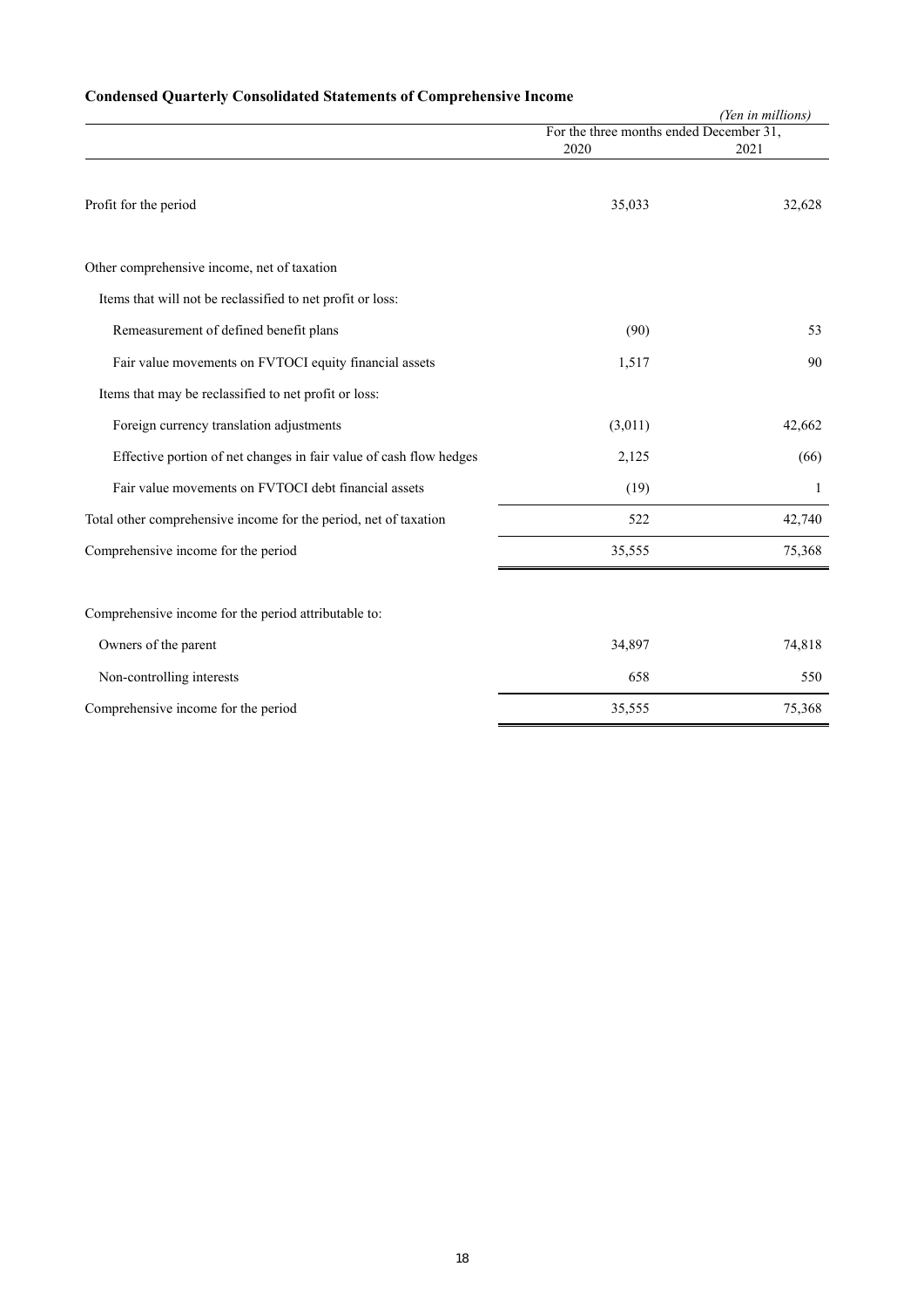## **(3) Condensed Quarterly Consolidated Statements of Changes in Equity**

For the nine months ended December 31, 2020 *(Yen in millions)* 

|                                                                         |                 | Total equity attributable to owners of the parent |                      |                                  |                   |           | Non-                     |              |
|-------------------------------------------------------------------------|-----------------|---------------------------------------------------|----------------------|----------------------------------|-------------------|-----------|--------------------------|--------------|
|                                                                         | Common<br>Stock | Additional<br>paid-in<br>capital                  | Retained<br>earnings | Other<br>components<br>of equity | Treasury<br>stock | Total     | controlling<br>interests | Total equity |
| Balance at April 1, 2020                                                | 87,784          | 114,754                                           | 924,293              | (115,791)                        | (63,750)          | 947,290   | 20,343                   | 967,633      |
| Comprehensive income                                                    |                 |                                                   |                      |                                  |                   |           |                          |              |
| Profit for the period                                                   |                 |                                                   | 83,615               |                                  |                   | 83,615    | 752                      | 84,367       |
| Other comprehensive income                                              |                 |                                                   |                      | (8,909)                          |                   | (8,909)   | 646                      | (8,263)      |
| Total comprehensive income                                              |                 |                                                   |                      |                                  |                   | 74,706    | 1,398                    | 76,104       |
| Transactions with owners directly recognized in<br>equity:              |                 |                                                   |                      |                                  |                   |           |                          |              |
| Purchase of treasury stock                                              |                 |                                                   |                      |                                  | (116)             | (116)     |                          | (116)        |
| Dividends paid to the owners of the parent                              |                 |                                                   | (35, 145)            |                                  |                   | (35, 145) |                          | (35, 145)    |
| Dividends paid to non-controlling interests                             |                 |                                                   |                      |                                  |                   |           | (645)                    | (645)        |
| Share-based payment transactions                                        |                 | 144                                               |                      |                                  |                   | 144       |                          | 144          |
| Transfer to retained earnings                                           |                 |                                                   | 1,895                | (1,895)                          |                   |           |                          |              |
| Changes in equity by purchase of shares of<br>consolidated subsidiaries |                 | (5, 453)                                          |                      |                                  |                   | (5, 453)  | (1,144)                  | (6, 597)     |
| Other                                                                   |                 |                                                   | 941                  |                                  | 8                 | 949       | 93                       | 1,042        |
| Balance at December 31, 2020                                            | 87,784          | 109,445                                           | 975,599              | (126, 595)                       | (63, 858)         | 982,375   | 20,045                   | 1,002,420    |

For the nine months ended December 31, 2021 *(Yen in millions)* 

Total equity attributable to owners of the parent Noncontrolling interests Total equity Common Stock Additional paid-in capital Retained earnings Other component of equity Treasury reasury<br>stock Total Balance at April 1, 2021 87,784 105,179 1,016,559 (49,633) (63,869) 1,096,020 17,915 1,113,935 Comprehensive income Profit for the period 100,443 100,443 (280) 100,163 Other comprehensive income 1992 1993,230 53,230 53,230 53,230 53,976 53,976 Total comprehensive income 154,139 Transactions with owners directly recognized in equity: Purchase of treasury stock (14,258)  $(14,258)$   $(14,258)$   $(14,258)$   $(14,258)$   $(14,258)$ Dividends paid to the owners of the parent (35,132) (35,132) (35,132) (35,132) (35,132) (35,132) Dividends paid to non-controlling interests (112) (112) (112) (112) (112) (112) Share-based payment transactions 537 537 - 537 Transfer to retained earnings 456 (456) Changes in equity by purchase of shares of (2,330) (2,330) (2,330) 726 (1,604) Other 18 (1) 18 (1) (1) 94 110 93 203 Balance at December 31, 2021 87,784 103,404 1,082,325 3,140 (78,033) 1,198,620 19,088 1,217,708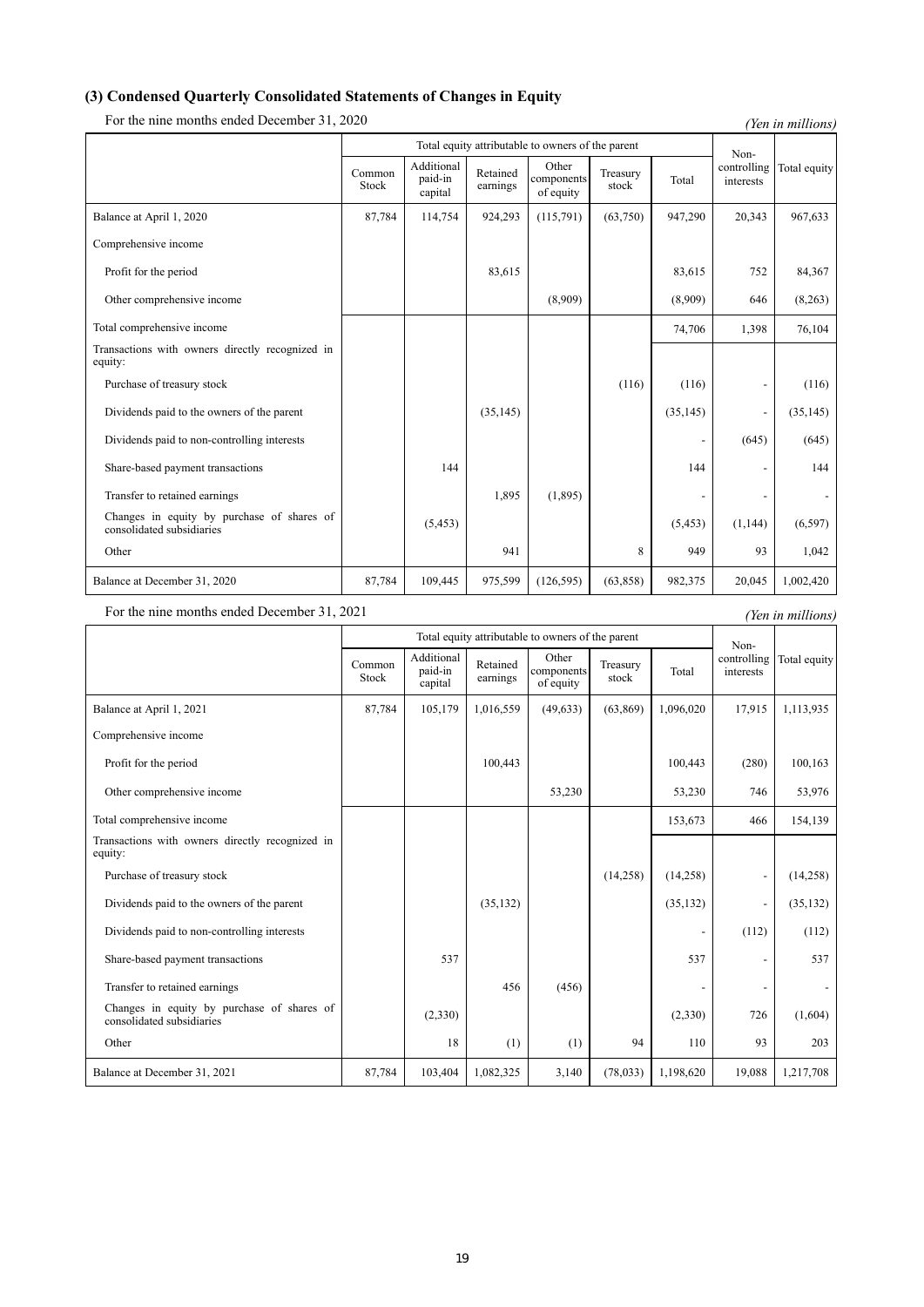# **(4) Condensed Quarterly Consolidated Statements of Cash Flows**

|                                                                                                | (Yen in millions)                      |           |  |  |
|------------------------------------------------------------------------------------------------|----------------------------------------|-----------|--|--|
|                                                                                                | For the nine months ended December 31, |           |  |  |
|                                                                                                | 2020                                   | 2021      |  |  |
| Cash flows from operating activities:                                                          |                                        |           |  |  |
| Profit for the period from continuing operations                                               | 84,499                                 | 100,395   |  |  |
| Loss for the period from discontinued operations                                               | (132)                                  | (232)     |  |  |
| Profit for the period                                                                          | 84,367                                 | 100,163   |  |  |
| Adjustments to reconcile profit for the period to net cash<br>provided by operating activities |                                        |           |  |  |
| Depreciation and amortization                                                                  | 72,171                                 | 76,722    |  |  |
| Loss (gain) from sales, disposal or impairment of property,<br>plant and equipment             | 1,975                                  | (2,855)   |  |  |
| Loss from sales of discontinued operations                                                     | 132                                    | 232       |  |  |
| Financial expenses (income)                                                                    | 1,627                                  | 394       |  |  |
| Share of net loss (profit) from associate accounting using the<br>equity method                | 599                                    | 1,085     |  |  |
| Deferred income taxes                                                                          | 2,025                                  | 2,338     |  |  |
| Current income taxes                                                                           | 22,790                                 | 27,820    |  |  |
| Foreign currency adjustments                                                                   | (8,655)                                | (6,990)   |  |  |
| Increase (decrease) in retirement benefit liability                                            | 1,195                                  | 664       |  |  |
| Decrease (increase) in accounts receivable                                                     | (24,950)                               | (54,049)  |  |  |
| Decrease (increase) in inventories                                                             | 785                                    | (98, 418) |  |  |
| Increase (decrease) in accounts payable                                                        | 30,026                                 | 67,062    |  |  |
| Other, net                                                                                     | (15,069)                               | (16,898)  |  |  |
| Interests and dividends received                                                               | 2,670                                  | 2,576     |  |  |
| Interests paid                                                                                 | (3,973)                                | (3,408)   |  |  |
| Income taxes paid                                                                              | (21, 546)                              | (27,961)  |  |  |
| Net cash provided by operating activities                                                      | 146,169                                | 68,477    |  |  |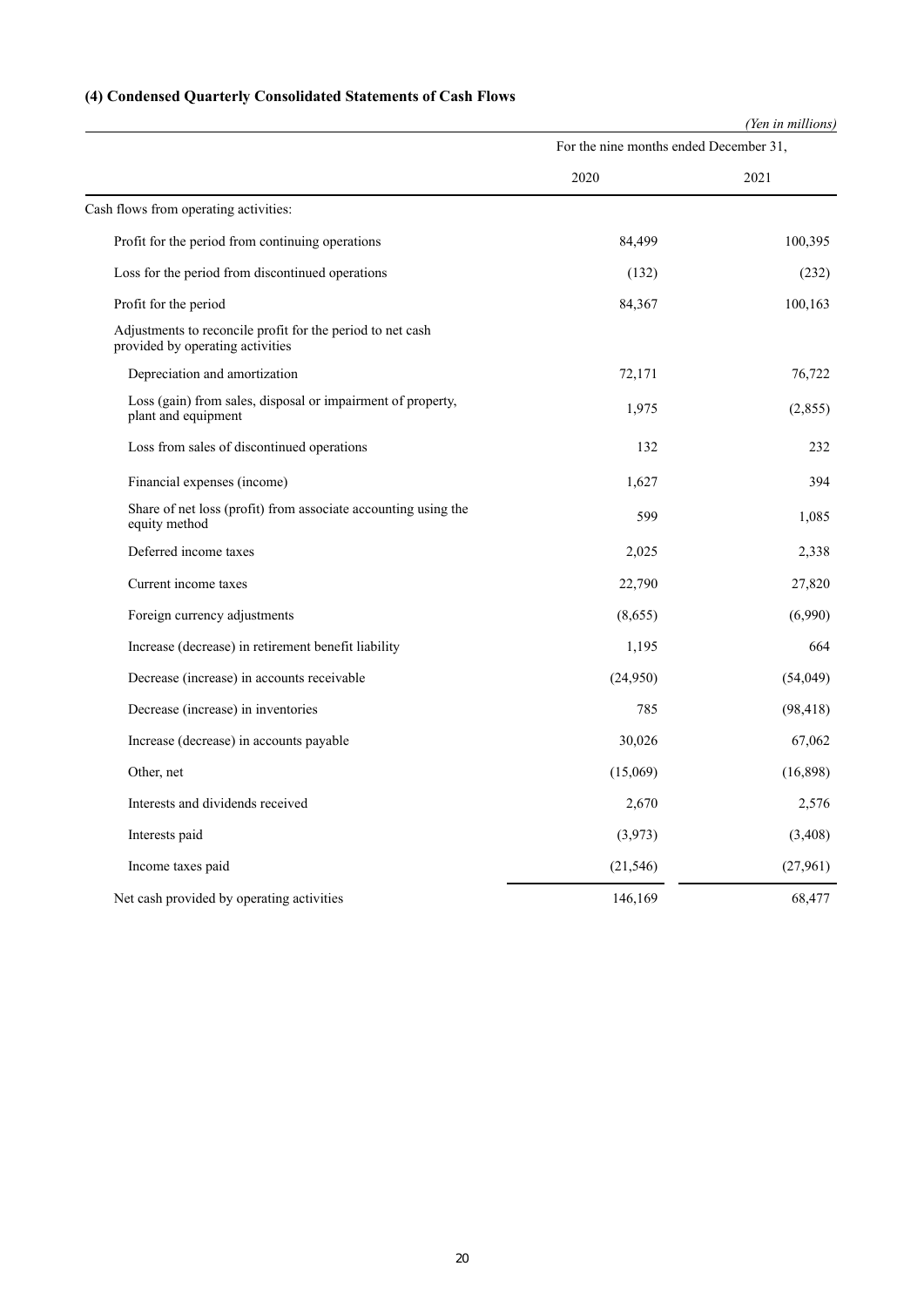| (Yen in millions) |
|-------------------|
|-------------------|

|                                                                                         | For the nine months ended December 31, |           |
|-----------------------------------------------------------------------------------------|----------------------------------------|-----------|
|                                                                                         | 2020                                   | 2021      |
| Cash flows from investing activities:                                                   |                                        |           |
| Additions to property, plant and equipment                                              | (66,049)                               | (75, 488) |
| Proceeds from sales of property, plant and<br>equipment                                 | 2,345                                  | 7,115     |
| Additions to intangible assets                                                          | (10,020)                               | (12,269)  |
| Proceeds from sales of discontinued operations                                          | 2,637                                  |           |
| Acquisitions of business, net of cash acquired                                          | (5,451)                                | (9,015)   |
| Other, net                                                                              | (693)                                  | (946)     |
| Net cash used in investing activities                                                   | (77, 231)                              | (90, 603) |
| Cash flows from financing activities:                                                   |                                        |           |
| Increase (decrease) in short term borrowings                                            | (30, 198)                              | 80,147    |
| Repayments of long term debt                                                            | (18, 975)                              | (21, 463) |
| Proceeds from issuance of bonds                                                         | 50,000                                 |           |
| Redemption of bonds                                                                     | (50,000)                               | (38,940)  |
| Payments for acquisition of interests in subsidiaries<br>from non-controlling interests | (5,311)                                | (4,012)   |
| Purchase of treasury stock                                                              | (116)                                  | (14,258)  |
| Dividends paid to the owners of the parent                                              | (35, 145)                              | (35, 132) |
| Other, net                                                                              | 586                                    | 1,658     |
| Net cash (used in) provided by financing activities                                     | (89, 159)                              | (32,000)  |
| Effect of exchange rate changes on cash and<br>cash equivalents                         | 1,605                                  | 22,502    |
| Net increase (decrease) in cash and cash equivalents                                    | (18,616)                               | (31,624)  |
| Cash and cash equivalents at beginning of period                                        | 206,986                                | 219,524   |
| Cash and cash equivalents at end of period                                              | 188,370                                | 187,900   |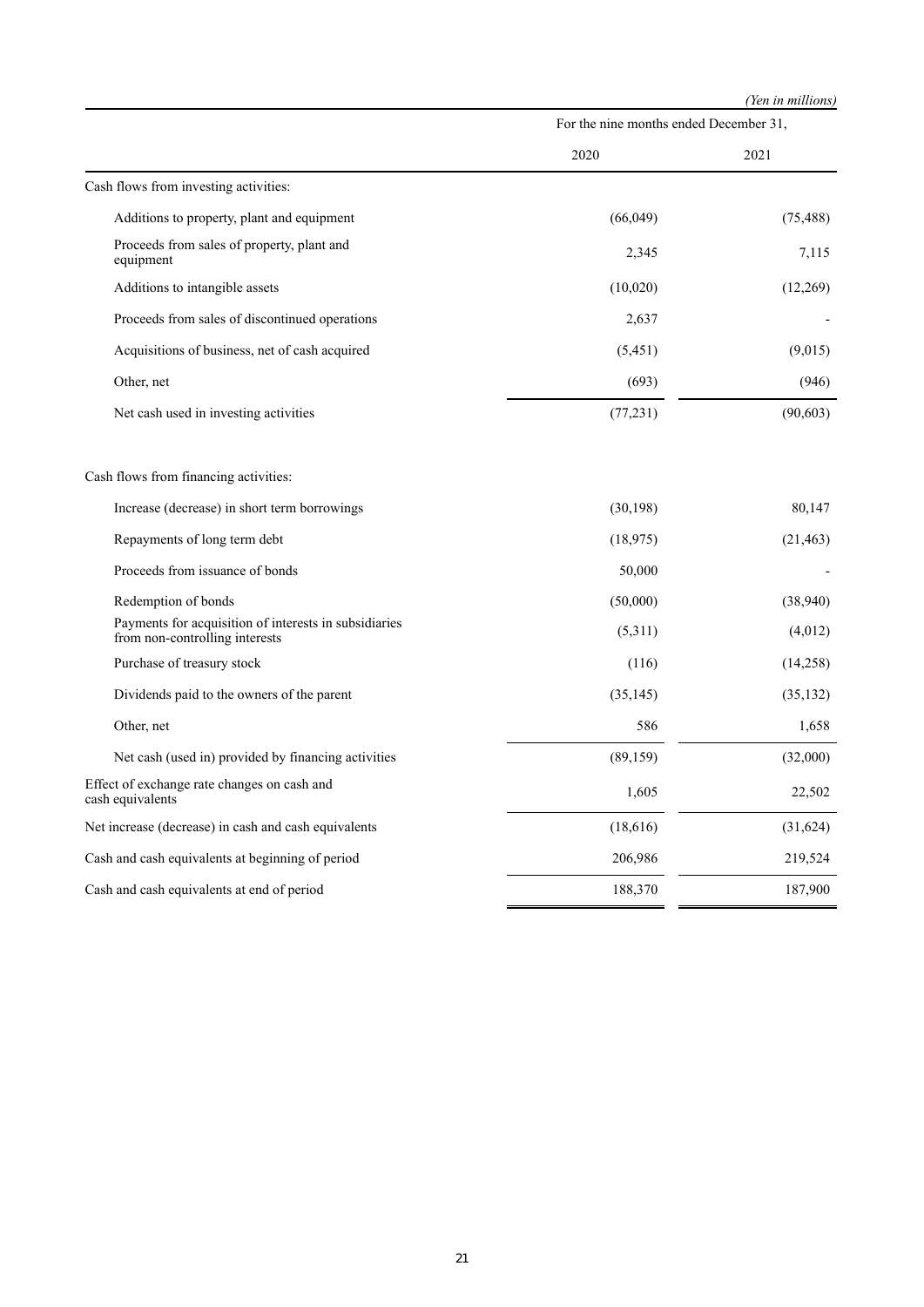## **(5) Notes to Condensed Quarterly Consolidated Financial Statements**

# **Notes Regarding Going Concern Assumption**

Not applicable.

#### **Notes to Condensed Quarterly Consolidated Financial Statements**

## **1. Reporting entity**

Nidec Corporation (the "Company") is a corporation located in Japan, whose shares are listed on the Tokyo Stock Exchange.

The registered addresses of headquarters and principal business offices are available on the Company's website (https://www.nidec.com/en/).

Condensed quarterly consolidated financial statements as of December 31, 2021 and for the nine months then ended consist of the Company and its consolidated subsidiaries ("NIDEC") and interests in associates of NIDEC.

NIDEC mainly designs, develops, produces, and sells products as described below:

- 1) Small precision motors, which include spindle motors for hard disk drives, brushless motors, fan motors, vibration motors, brush motors and motor applications.
- 2) Automotive products, which include automotive motors and components.
- 3) Appliance, commercial and industrial products, which include home appliance, commercial and industrial motors and related products.
- 4) Machinery, which includes industrial robots, card readers, test systems, press machines and power transmission drives.
- 5) Electronic and optical components, which include switches, trimmer potentiometers, lens units and camera shutters.
- 6) Others, which include services.

#### **2. Basis of preparation**

(1) Compliance with International Financial Reporting Standards (IFRS)

The condensed quarterly consolidated financial statements of NIDEC have been prepared in accordance with IAS 34 "Interim Financial Reporting" pursuant to the provision of article 93 of Regulations for Quarterly Consolidated Financial Statements, as the Company meets the criteria of a "Designated IFRS Specified Company" defined in article 1-2 of the regulations.

The condensed quarterly consolidated financial statements do not include all the information that must be disclosed in the annual consolidated financial statements, and therefore should be used in conjunction with the consolidated financial statements for the year ended March 31, 2021.

#### (2) Basis of measurement

The condensed quarterly consolidated financial statements have been prepared on a historical cost basis, except for some assets and liabilities, including derivative and other financial instruments measured at fair value.

#### (3) Presentation currency and level of rounding

The condensed quarterly consolidated financial statements are presented in Japanese Yen, which is also the Company's functional currency, and figures are rounded to the nearest million yen, unless otherwise indicated.

#### **3. Significant accounting policies**

Significant accounting policies adopted in preparation of the condensed quarterly consolidated financial statements are consistent with those used in the preparation of the NIDEC's annual consolidated financial statements for the year ended March 31, 2021.

Income taxes for the nine months ended December 31, 2021 are computed using the estimated annual effective tax rate.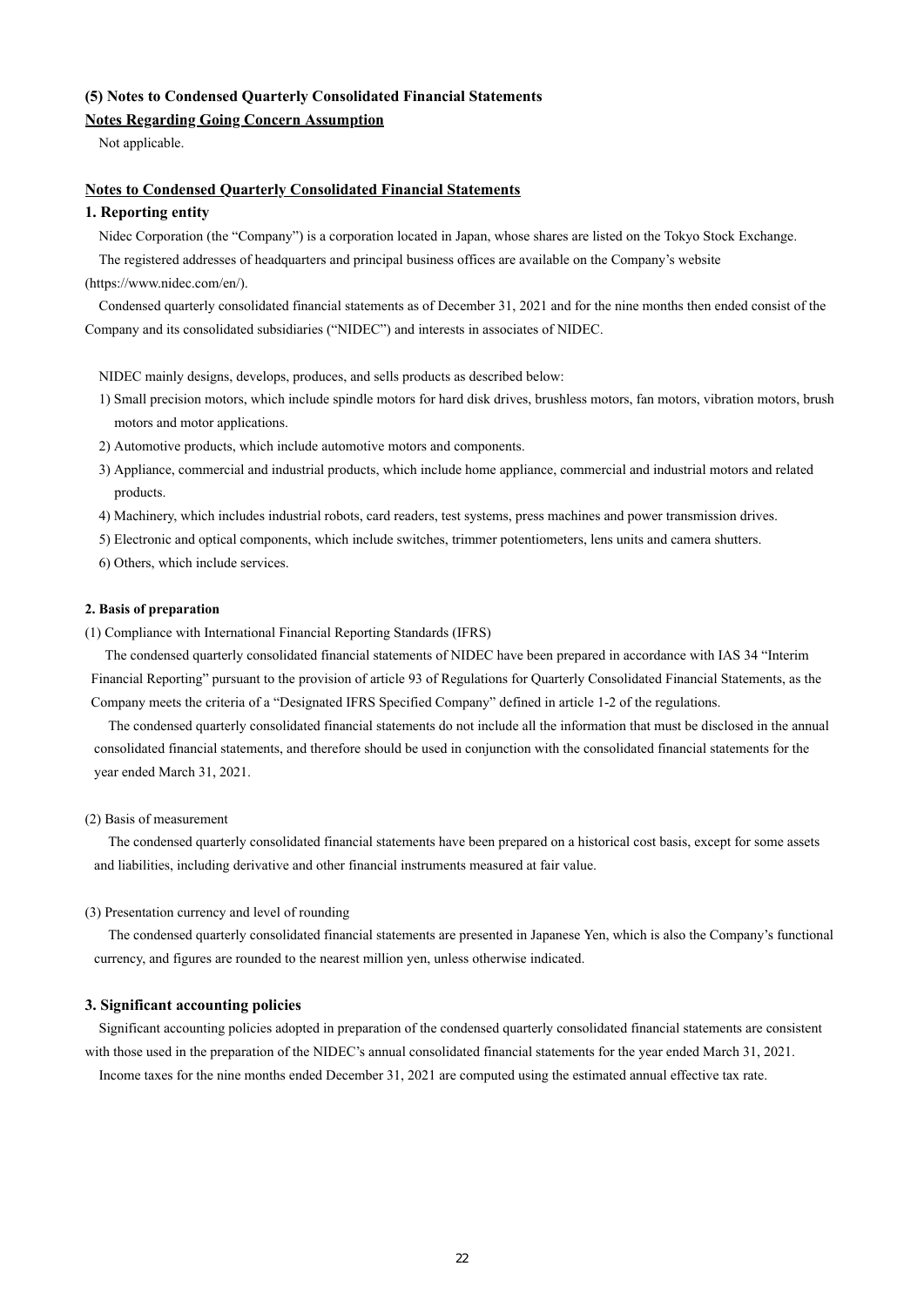#### **4. Significant accounting estimates, judgments and assumptions**

The preparation of the condensed quarterly consolidated financial statements requires management to make estimates, judgments and assumptions that affect the reported amounts of assets and liabilities, disclosure of contingent assets and liabilities at the end of the reporting period and the reported amounts of income and expenses during the reporting period. Actual results may differ from those estimates.

The estimates and the assumptions are reviewed on an ongoing basis, and the effects resulting from the revisions of accounting estimates are recognized in the period in which the estimates are revised and in future periods.

Significant accounting estimates and judgments that accompany estimates for the condensed quarterly consolidated financial statements as of December 31, 2021 are same as those estimates and judgments for the consolidated financial statements for the year ended March 31, 2021.

#### **5. Business combinations**

NIDEC adopts the provisions of IFRS 3 "Business Combinations".

During the three months ended June 30, 2021, NIDEC completed its valuation of the assets acquired and the liabilities assumed upon the acquisition of the Metal Stamping Support Group, LLC and its group companies in the previous fiscal year. NIDEC's consolidated financial statements for the year ended March 31, 2021 reflect the revision of the initially allocated amounts of acquisition price as NIDEC finalized the provisional accounting treatment for the business combination.

During the three months ended December 31, 2021, NIDEC partly completed its valuation of the assets acquired and the liabilities assumed upon the share acquisition of Mitsubishi Heavy Industries Machine Tool Co., Ltd. ("Nidec Machine Tool") ; all the Mitsubishi Heavy Industries Group-owned shares of three overseas subsidiaries specialized in machine tool business; and the machine tool business run by overseas subsidiaries in the six months ended September 30, 2021. The condensed quarterly consolidated financial statements for the nine months ended December 31, 2021 reflect the revision of the initially allocated amounts of acquisition price as NIDEC finalized the provisional accounting treatment for the business combination.

Of the assets acquired and the liabilities assumed upon the acquisitions of companies in the nine months ended December 31, 2021, the assets and liabilities which are currently under evaluation have been recorded on NIDEC's consolidated statements of financial position based on provisional management estimation as of December 31, 2021.

#### **6. Events after the reporting period**

No items to report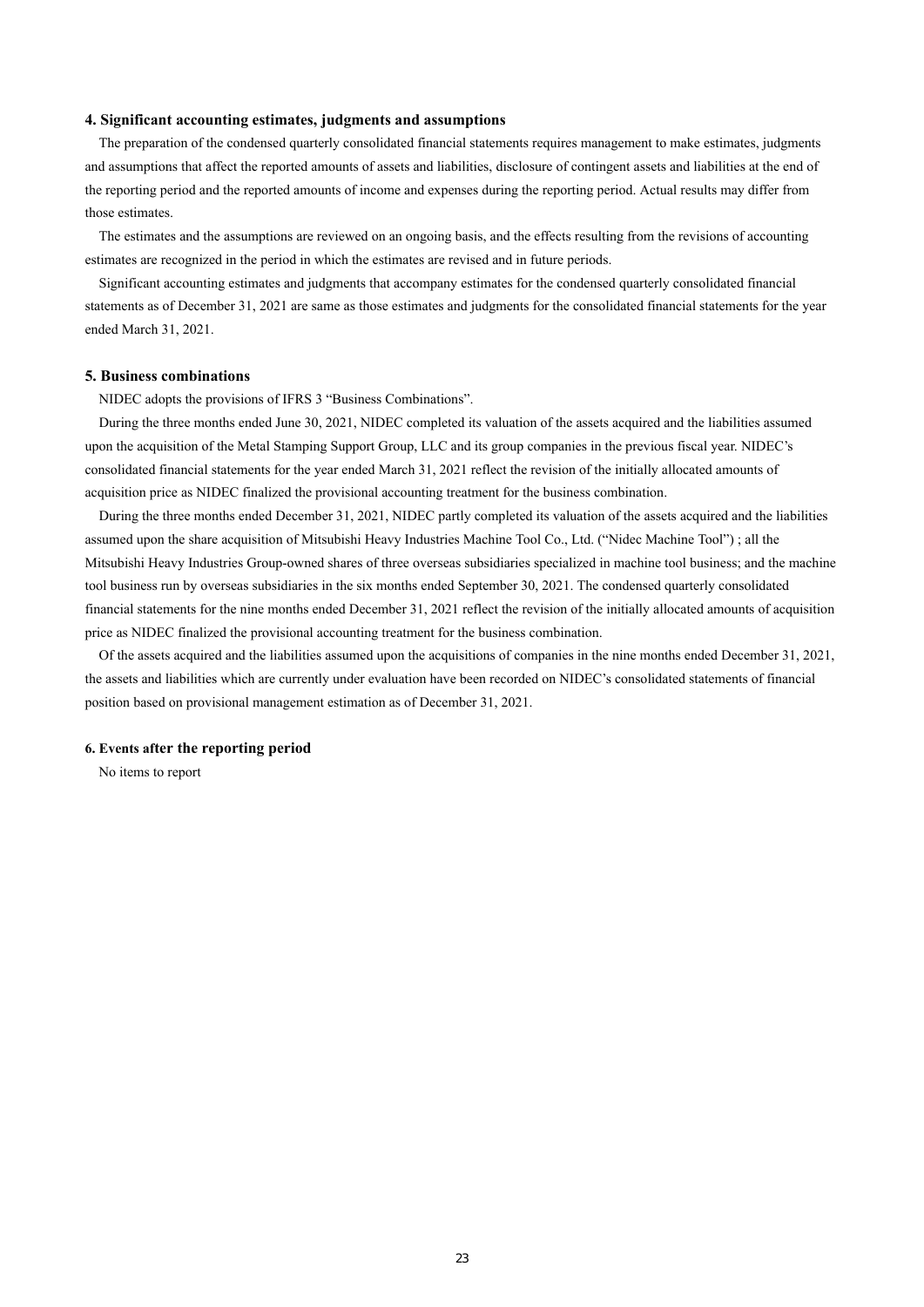# **3. Others**

## **(1) Quarterly Financial Data for the three months ended December 31, 2021 and September 30, 2021 and June 30, 2021**

|                                             |                            |                    | (Yen in millions) |  |  |  |  |
|---------------------------------------------|----------------------------|--------------------|-------------------|--|--|--|--|
|                                             | For the three months ended |                    |                   |  |  |  |  |
|                                             | June 30, 2021              | September 30, 2021 | December 31, 2021 |  |  |  |  |
| Net sales                                   | 447,470                    | 463,198            | 496,542           |  |  |  |  |
| Operating profit                            | 44,555                     | 45,768             | 44,308            |  |  |  |  |
| Profit before income taxes                  | 43,752                     | 44.530             | 42,272            |  |  |  |  |
| Profit for the period                       | 33,345                     | 34,190             | 32,628            |  |  |  |  |
| Profit attributable to owners of the parent | 33,451                     | 34,316             | 32,676            |  |  |  |  |

## **(2) Information by Product Category**

For the nine months ended December 31, 2020 *(Yen in millions)* 

|                    | Small<br>$\cdot$ $\cdot$<br>precision<br>motors | Automotive<br>Products | Appliance,<br>commercial<br>and industrial<br>products | Machinery | Electronic<br>and<br>optical<br>components | Others | Total     | Eliminations/<br>Corporate | Consolidated |
|--------------------|-------------------------------------------------|------------------------|--------------------------------------------------------|-----------|--------------------------------------------|--------|-----------|----------------------------|--------------|
| Net sales:         |                                                 |                        |                                                        |           |                                            |        |           |                            |              |
| External sales     | 339,952                                         | 256,008                | 429.299                                                | 111,516   | 45,681                                     | 2,535  | 1,184,991 |                            | 1,184,991    |
| Intersegment       | 2,434                                           | 943                    | 5,042                                                  | 6,938     | 3,027                                      | 631    | 19.015    | (19,015)                   |              |
| Total              | 342,386                                         | 256,951                | 434,341                                                | 118,454   | 48,708                                     | 3,166  | ,204,006  | (19,015)                   | 1,184,991    |
| Operating expenses | 291.166                                         | 244,877                | 398.121                                                | 98,787    | 43,722                                     | 2.928  | 1,079,601 | (10, 119)                  | 1,069,482    |
| Operating profit   | 51,220                                          | 12,074                 | 36.220                                                 | 19,667    | 4,986                                      | 238    | 124,405   | (8,896)                    | 115,509      |

For the nine months ended December 31, 2021 *(Yen in millions)* 

|                    | Small<br>precision<br>motors | Automotive<br>Products | Appliance,<br>commercial<br>and industrial<br>products | Machinery | Electronic<br>and<br>optical<br>components | Others | Total     | Eliminations/<br>Corporate | Consolidated |
|--------------------|------------------------------|------------------------|--------------------------------------------------------|-----------|--------------------------------------------|--------|-----------|----------------------------|--------------|
| Net sales:         |                              |                        |                                                        |           |                                            |        |           |                            |              |
| External sales     | 321,225                      | 301,118                | 575,778                                                | 154,254   | 51,988                                     | 2,847  | 1,407,210 |                            | 1,407,210    |
| Intersegment       | 4.018                        | 882                    | 5,858                                                  | 16.566    | 5,255                                      | 856    | 33,435    | (33, 435)                  |              |
| Total              | 325,243                      | 302,000                | 581,636                                                | 170,820   | 57,243                                     | 3,703  | 1,440,645 | (33, 435)                  | 1,407,210    |
| Operating expenses | 288,117                      | 291,171                | 523,720                                                | 139,597   | 49,894                                     | 3,379  | 1,295,878 | (23,299)                   | 1,272,579    |
| Operating profit   | 37,126                       | 10,829                 | 57,916                                                 | 31,223    | 7,349                                      | 324    | 144,767   | (10, 136)                  | 134,631      |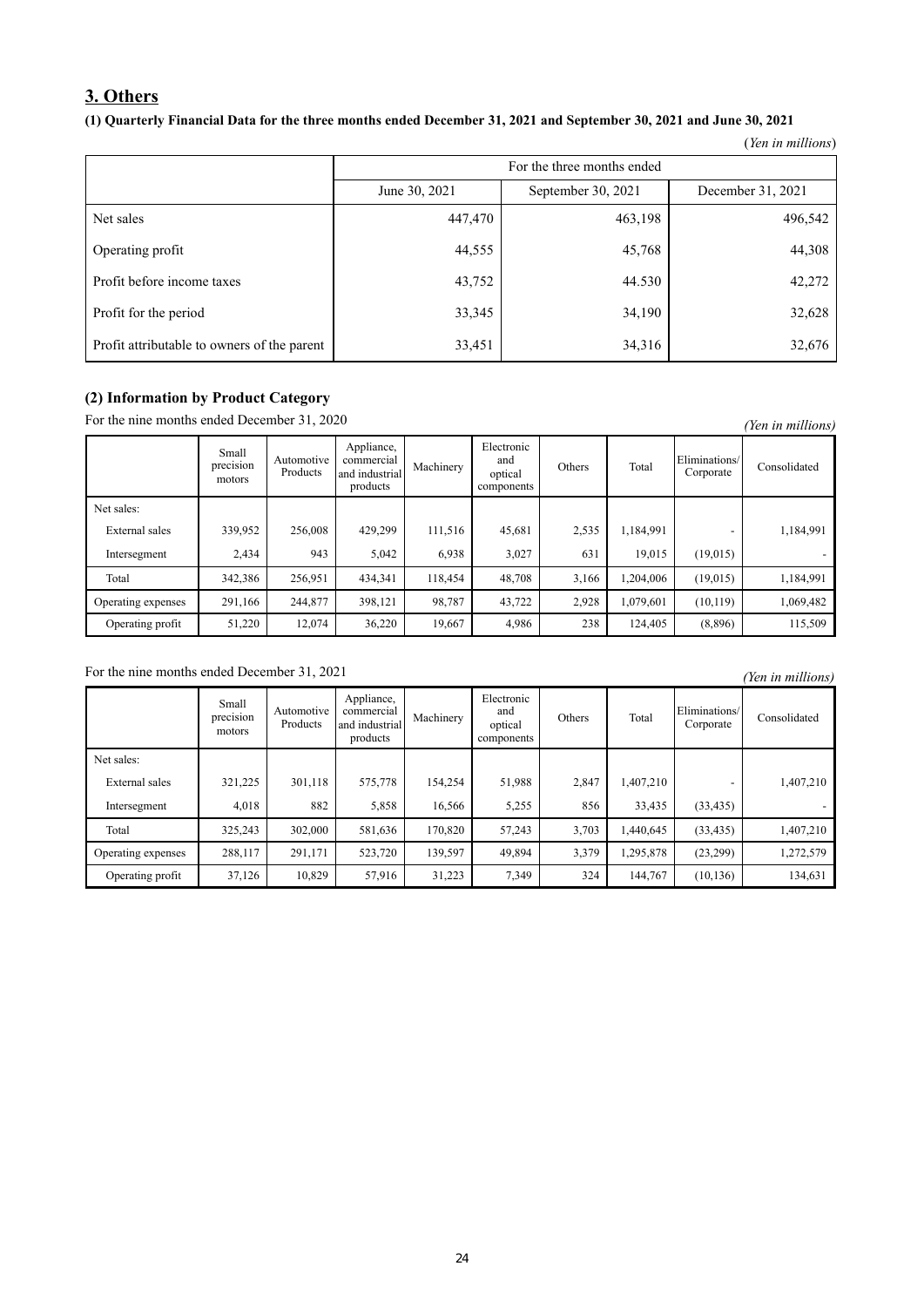# For the three months ended December 31, 2020 *(Yen in millions)*

|                    | Small<br>precision<br>motors | Automotive<br>Products | Appliance,<br>commercial<br>and industrial<br>products | Machinery | Electronic<br>and<br>optical<br>components | Others | Total   | Eliminations/<br>Corporate | Consolidated |
|--------------------|------------------------------|------------------------|--------------------------------------------------------|-----------|--------------------------------------------|--------|---------|----------------------------|--------------|
| Net sales:         |                              |                        |                                                        |           |                                            |        |         |                            |              |
| External sales     | 116,490                      | 106,873                | 155,965                                                | 36,866    | 16,074                                     | 929    | 433,197 |                            | 433,197      |
| Intersegment       | 857                          | 349                    | 2,343                                                  | 2,585     | 1,214                                      | 213    | 7,561   | (7, 561)                   |              |
| Total              | 117,347                      | 107,222                | 158,308                                                | 39,451    | 17,288                                     | 1,142  | 440,758 | (7,561)                    | 433,197      |
| Operating expenses | 99,226                       | 99,545                 | 144,110                                                | 32,107    | 15,619                                     | 1,085  | 391,692 | (4,830)                    | 386,862      |
| Operating profit   | 18,121                       | 7,677                  | 14,198                                                 | 7,344     | 1,669                                      | 57     | 49,066  | (2, 731)                   | 46,335       |

## For the three months ended December 31, 2021 *(Yen in millions)*

Small precision motors Automotive Products Appliance, commercial and industrial products Machinery Electronic and optical components Others Total Eliminations/ Corporate Consolidated Net sales: External sales 116,114 103,921 197,757 58,889 18,842 1,019 496,542 - 496,542 Intersegment | 1,351 325 1,690 5,636 1,814 241 11,057 (11,057) -Total 117,465 104,246 199,447 64,525 20,656 1,260 507,599 (11,057) 496,542 Operating expenses 103,434 101,754 182,059 53,927 17,753 1,127 460,054 (7,820) 452,234 Operating profit 14,031 2,492 17,388 10,598 2,903 133 47,545 (3,237) 44,308

(Notes) 1. Product categories are classified based on similarities in product type, product attributes, and production and sales methods. 2. Major products of each product category:

(1) Small precision motors: Spindle motors for HDDs, brushless motors, fan motors, vibration motors, brush motors and motor applications, etc.

(2) Automotive products: Automotive motors and components.

(3) Appliance, commercial and industrial products: Home appliance, commercial and industrial motors and related products.

(4) Machinery: Industrial robots, card readers, test systems, press machines and power transmission drives, etc.

(5) Electronic and optical components: Switches, trimmer potentiometers, lens units and camera shutters, etc.

(6) Others: Services, etc.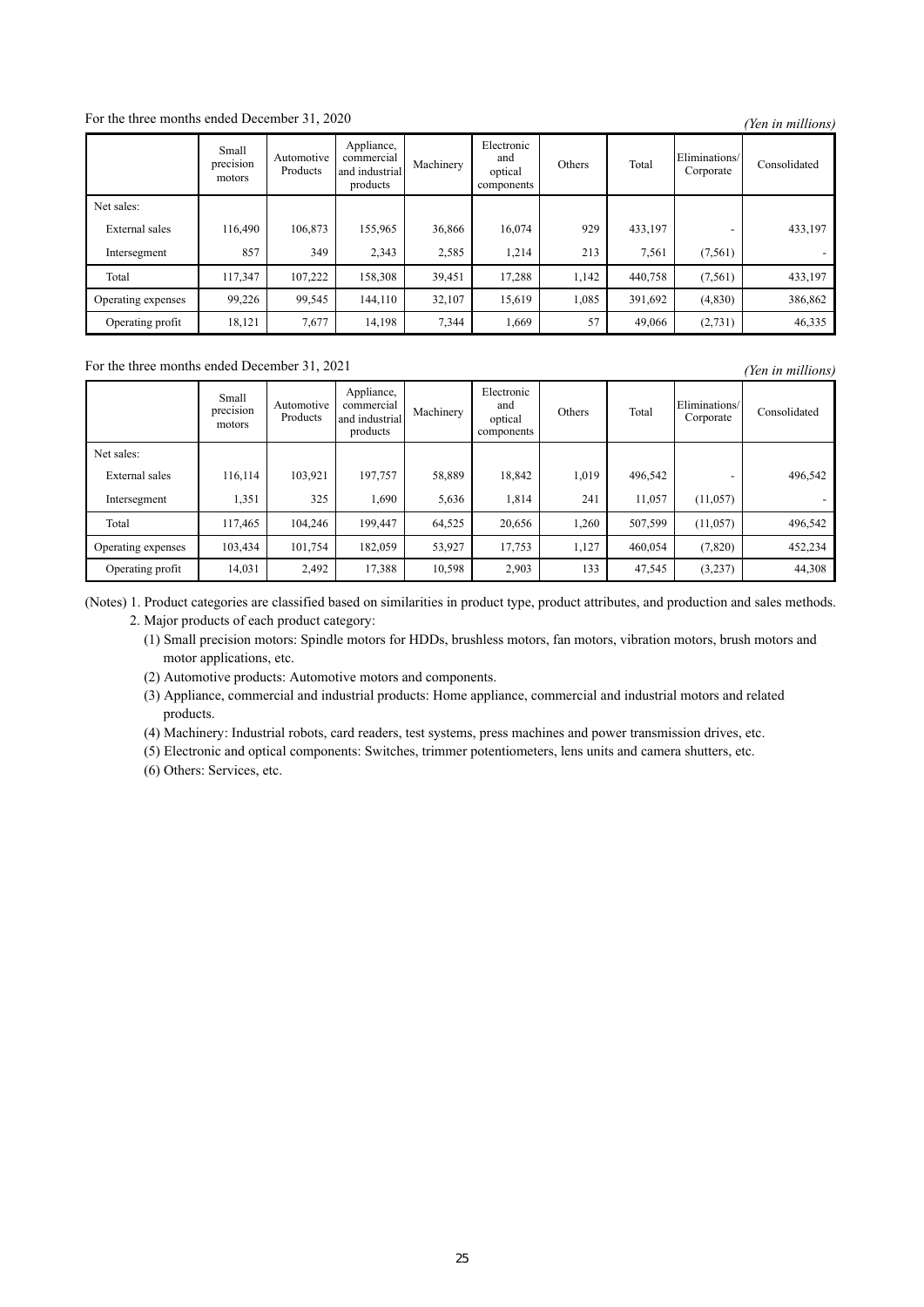## **(3) Sales by Geographic Segment**

| (Yen in millions) |                                        |                      |           |               |           |               |  |  |  |  |
|-------------------|----------------------------------------|----------------------|-----------|---------------|-----------|---------------|--|--|--|--|
|                   | For the nine months ended December 31, | Increase or decrease |           |               |           |               |  |  |  |  |
|                   | 2020                                   |                      | 2021      |               |           |               |  |  |  |  |
|                   | Amounts                                | $\frac{0}{0}$        | Amounts   | $\frac{0}{0}$ | Amounts   | $\frac{0}{0}$ |  |  |  |  |
| Japan             | 193,796                                | 16.4                 | 251,373   | 17.9          | 57,577    | 29.7          |  |  |  |  |
| China             | 320,608                                | 27.1                 | 388,256   | 27.6          | 67,648    | 21.1          |  |  |  |  |
| U.S.A.            | 236,525                                | 20.0                 | 301,480   | 21.4          | 64,955    | 27.5          |  |  |  |  |
| Germany           | 72,366                                 | 6.1                  | 81,108    | 5.8           | 8,742     | 12.1          |  |  |  |  |
| Thailand          | 101,126                                | 8.4                  | 73,712    | 5.2           | (27, 414) | (27.1)        |  |  |  |  |
| Italy             | 51,488                                 | 4.4                  | 73,532    | 5.2           | 22,044    | 42.8          |  |  |  |  |
| Others            | 209,082                                | 17.6                 | 237,749   | 16.9          | 28,667    | 13.7          |  |  |  |  |
| Total             | 1,184,991                              | 100.0                | 1,407,210 | 100.0         | 222,219   | 18.8          |  |  |  |  |

*(Yen in millions)*

|          |                          |       | For the three months ended December 31, |               |                      |               |  |
|----------|--------------------------|-------|-----------------------------------------|---------------|----------------------|---------------|--|
|          | 2020                     |       | 2021                                    |               | Increase or decrease |               |  |
|          | $\frac{0}{0}$<br>Amounts |       | Amounts                                 | $\frac{0}{0}$ |                      | $\frac{0}{0}$ |  |
| Japan    | 68,765                   | 15.9  | 90,472                                  | 18.2          | 21,707               | 31.6          |  |
| China    | 124,302                  | 28.7  | 143,345                                 | 28.9          | 19,043               | 15.3          |  |
| U.S.A.   | 84,603                   | 19.5  | 101,886                                 | 20.5          | 17,283               | 20.4          |  |
| Germany  | 27,558                   | 6.4   | 20,212                                  | 4.1           | (7,346)              | (26.7)        |  |
| Thailand | 32,658                   | 7.5   | 26,548                                  | 5.3           | (6,110)              | (18.7)        |  |
| Italy    | 19,629                   | 4.5   | 27,222                                  | 5.5           | 7,593                | 38.7          |  |
| Others   | 75,682                   | 17.5  | 86,857                                  | 17.5          | 11,175               | 14.8          |  |
| Total    | 433,197                  | 100.0 | 496,542                                 | 100.0         | 63,345               | 14.6          |  |

(Notes) 1. The sales are classified by domicile of the seller, and the figures exclude intra-segment transactions.

2. From the three months ended June 30, 2021, the sales by the Italy segment are separated from the

Others segment as an individual segment whilst the sales by the Singapore segment are combined into the Others segment. Accordingly, previous period amounts have been reclassified.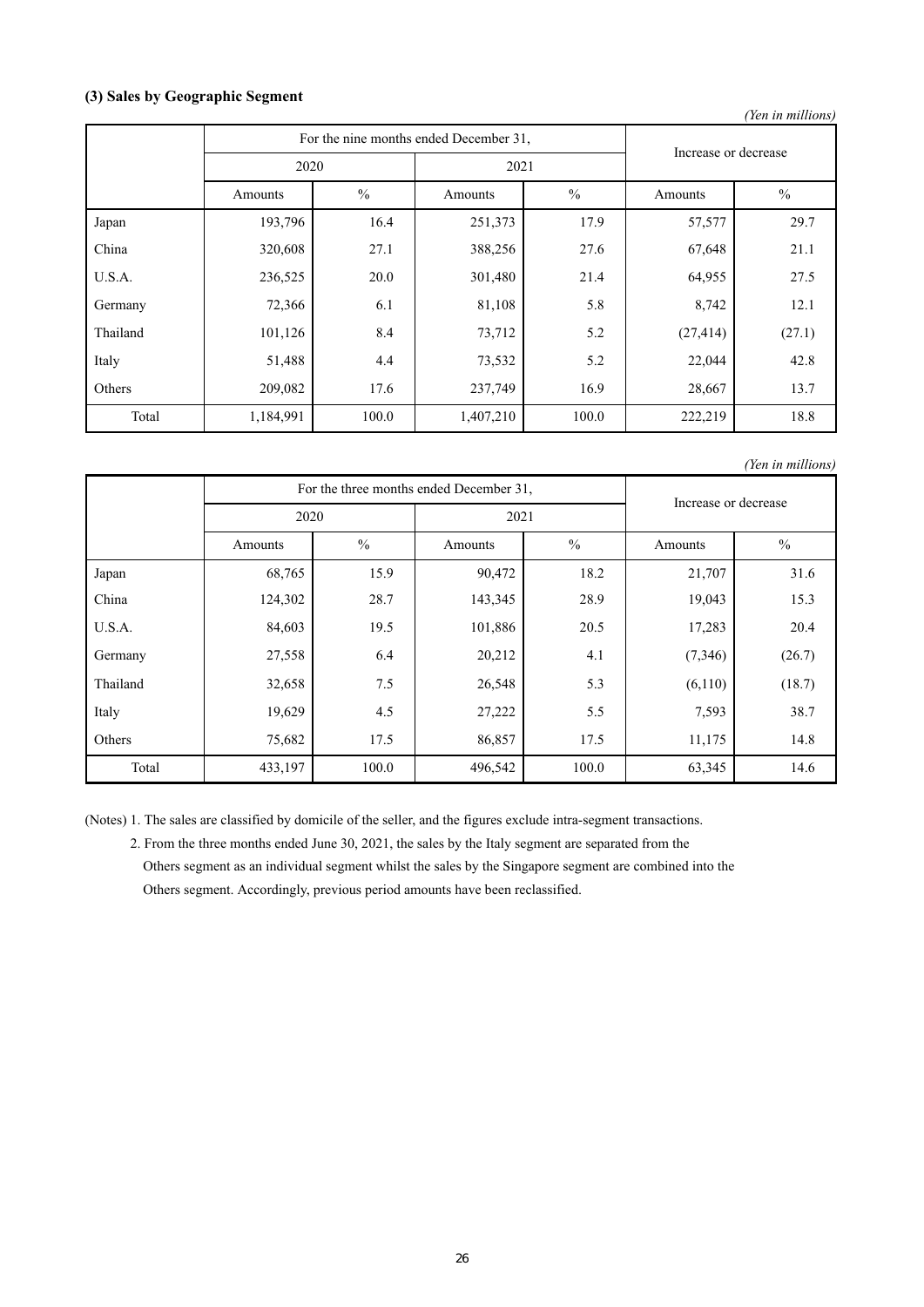# **(4) Sales by Region**

*(Yen in millions)*

|                |                          | For the nine months ended December 31, | Increase or decrease |               |         |               |  |
|----------------|--------------------------|----------------------------------------|----------------------|---------------|---------|---------------|--|
|                | 2020                     |                                        | 2021                 |               |         |               |  |
|                | $\frac{0}{0}$<br>Amounts |                                        | Amounts              | $\frac{0}{0}$ |         | $\frac{0}{0}$ |  |
| Asia           | 579,690                  | 48.9                                   | 652,336              | 46.4          | 72,646  | 12.5          |  |
| North America  | 253,632                  | 21.4                                   | 325,444              | 23.1          | 71,812  | 28.3          |  |
| Europe         | 185,263                  | 15.7                                   | 222,031              | 15.8          | 36,768  | 19.8          |  |
| Others         | 29,643                   | 2.5                                    | 44,375               | 3.1           | 14,732  | 49.7          |  |
| Overseas total | 1,048,228                | 88.5                                   | 1,244,186            | 88.4          | 195,958 | 18.7          |  |
| Japan          | 136,763                  | 11.5                                   | 163,024              | 11.6          | 26,261  | 19.2          |  |
| Total          | 1,184,991                | 100.0                                  | 1,407,210            | 100.0         | 222,219 | 18.8          |  |

*(Yen in millions)*

|                |                          |       | For the three months ended December 31, | Increase or decrease |        |               |
|----------------|--------------------------|-------|-----------------------------------------|----------------------|--------|---------------|
|                | 2020                     |       | 2021                                    |                      |        |               |
|                | $\frac{0}{0}$<br>Amounts |       | Amounts                                 | $\frac{0}{0}$        |        | $\frac{0}{0}$ |
| Asia           | 209,077                  | 48.3  | 237,579                                 | 47.8                 | 28,502 | 13.6          |
| North America  | 90,798                   | 20.9  | 109,852                                 | 22.1                 | 19,054 | 21.0          |
| Europe         | 71,408                   | 16.5  | 74,971                                  | 15.1                 | 3,563  | 5.0           |
| Others         | 12,218                   | 2.8   | 16,122                                  | 3.3                  | 3,904  | 32.0          |
| Overseas total | 383,501                  | 88.5  | 438,524                                 | 88.3                 | 55,023 | 14.3          |
| Japan          | 49,696                   | 11.5  | 58,018                                  | 11.7                 | 8,322  | 16.7          |
| Total          | 433,197                  | 100.0 | 496,542                                 | 100.0                | 63,345 | 14.6          |

(Note) The sales are classified by domicile of the buyer, and the figures exclude intra-segment transactions.